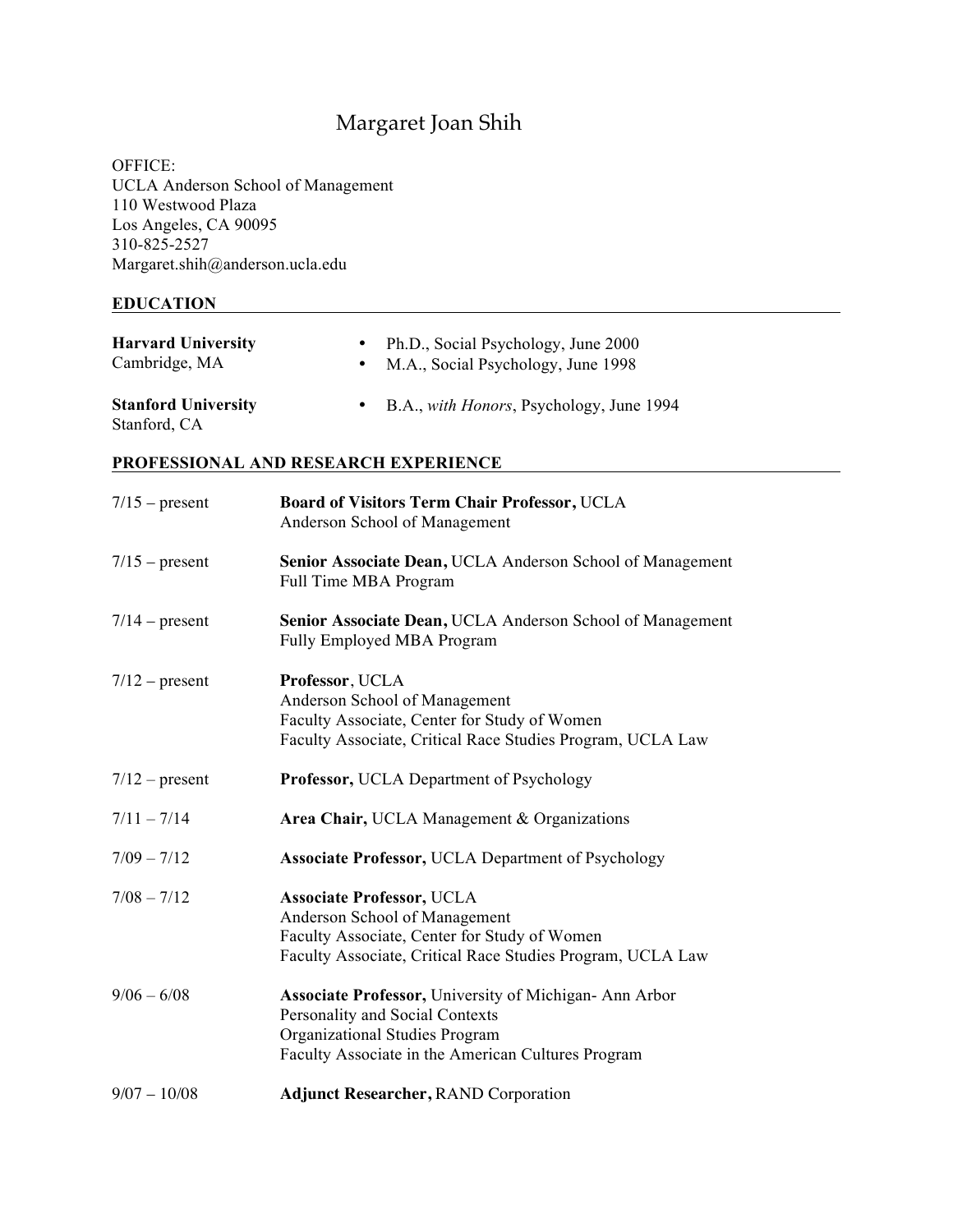|               | Santa Monica, CA                                                                                                                                                                                                                |
|---------------|---------------------------------------------------------------------------------------------------------------------------------------------------------------------------------------------------------------------------------|
| $7/06 - 9/07$ | <b>Associate Researcher, RAND Corporation</b><br>Santa Monica, CA                                                                                                                                                               |
| $8/00 - 9/06$ | <b>Assistant Professor</b> , University of Michigan – Ann Arbor<br>Personality and Social Contexts<br>Organizational Psychology Program<br>Organizational Studies Program<br>Faculty Associate in the American Cultures Program |
| $9/96 - 6/00$ | <b>Research, Psychology Department, Harvard University</b><br>Graduate student working under the guidance of Dr. Nalini Ambady                                                                                                  |

# **TEACHING EXPERIENCE**

# Management

| UCLA Anderson School of Management - Los Angeles                                                                         |                     |
|--------------------------------------------------------------------------------------------------------------------------|---------------------|
| Organizational Behavior -MBA course<br>2011 Teaching Evaluation (4.71, 4.42 out of 5)                                    | 2008-2014           |
| Leadership Foundations -MBA course<br>2011 Teaching Evaluation (4.79, 4.60 out of 5)                                     | 2008-2015           |
| Interpersonal Dynamics and Groups – MBA course<br>2011 Teaching Evaluation (4.69 out of 5)                               | 2011, 2014          |
| <b>Individual and Group Processes in Organizations - Doctoral</b><br>Teaching Evaluation (5 out of 5) (every other year) | 2008-2014           |
| Psychology                                                                                                               |                     |
| Department of Psychology, University of Michigan – Ann Arbor                                                             |                     |
| Individual and Interpersonal Processes in Organizations<br>Teaching Evaluation (4.80, 4.88 out of 5)                     | 2002, 2004          |
| Introduction to Organizational Psychology<br>Teaching Evaluation (4.60, 4.67 out of 5)                                   | 2001, 2002,<br>2005 |
| Gender, Race and Ethnicity in Organizations<br>Teaching Evaluation (4.88, 4.90 out of 5)                                 | 2002, 2005          |
| Social Identity in Organizations<br>Teaching Evaluation (5 out of 5)                                                     | 2000 & 2001         |
| Introduction to Organizational Psychology with Dr. Fiona Lee<br>Teaching Evaluation (4.67 out of 5)                      | 2001                |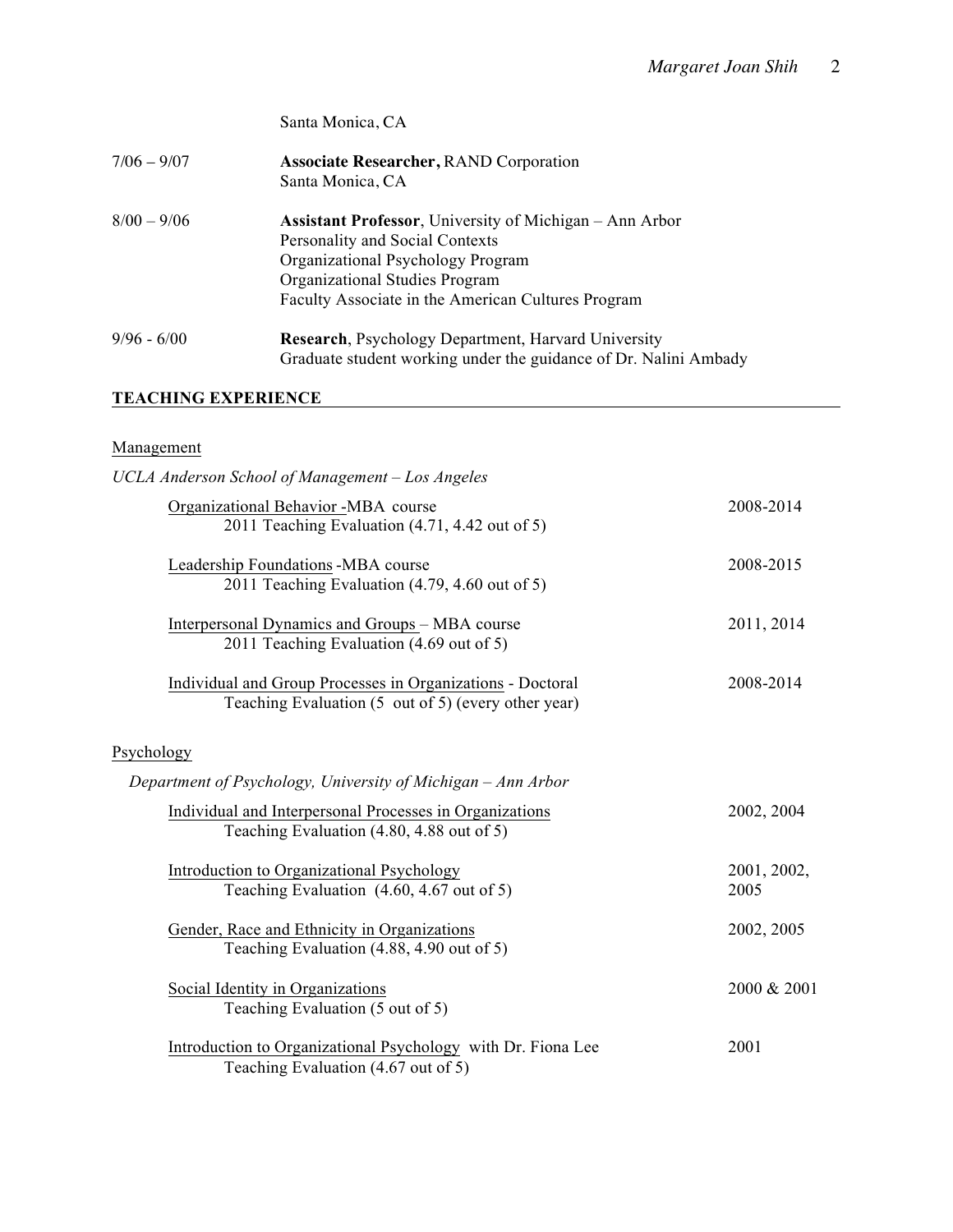*Department of Psychology, Harvard University*

| Head Teaching Fellow. Introduction to Psychology with Dr. Richard McNally1998-1999<br>Teaching Evaluation (4.5 out of 5) |             |
|--------------------------------------------------------------------------------------------------------------------------|-------------|
| Instructor. Research in Social Psychology with Dr. Daniel Gilbert                                                        | 1998-1999   |
| Co-instructor. Interpersonal Influence and Communication Laboratory<br>with Dr. Nalini Ambady                            | 1997-2000   |
| Teaching Fellow. Introduction to Psychology with Dr. Richard McNally<br>$(4.3 \text{ out of } 5)$                        | 1996-1999   |
| Teaching Fellow. Introduction to Psychology with Dr. Richard Hackman<br>$(4.3 \text{ out of } 5)$                        | Spring 1998 |
| Quantitative Methods                                                                                                     |             |
| Department of Psychology, Harvard University                                                                             |             |
| Teaching Fellow. Intermediate Quantitative Methods under Dr. Nalini Ambady 1999 - 2000                                   |             |
| Teaching Fellow. Methods of Behavioral Research under Dr. Brendan Maher<br>$(4.3 \text{ out of } 5)$                     | 1998 - 1999 |
| Graduate School of Business Administration, Harvard University                                                           |             |
| Teaching Fellow. Quantitative Methods under Dr. Arthur Schleifer                                                         | Fall 1997   |
| <b>Writing &amp; Composition</b>                                                                                         |             |
| Bok Center for Teaching and Learning, Harvard University                                                                 |             |
| <b>Graduate Writing Fellow</b>                                                                                           | Fall 1997   |

*M.A.S.A. Center, Vancouver, Canada* 1998

Instructor, English Composition and Writing

# **MENTORING ACTIVITIES**

# *UCLA Anderson School of Management*

**Postdoctoral Scholar Advisor** Advised and mentored Serena Does

# **Graduate Student Advisor**

Advised and mentored graduate students Ming Hong Tsai, Angelica Guitierrez, Geoffrey Ho, Benjamin Everly, Ania Thormahlen (Psychology), Amy Williams (Psychology), Daniel Walters, Brianna Goodale (psychology), Nicholas Alt (psychology), Carrie Chen on research projects

| Geoffrey Ho received Best Student Paper Award, Academy of Management | 2012 |
|----------------------------------------------------------------------|------|
| Ming Hong Tsai received the IACM Student Scholarship                 | 2010 |

# **Dissertation Committee**

Served on dissertation committee for Monica Lin (School of Education), Alice Wieland,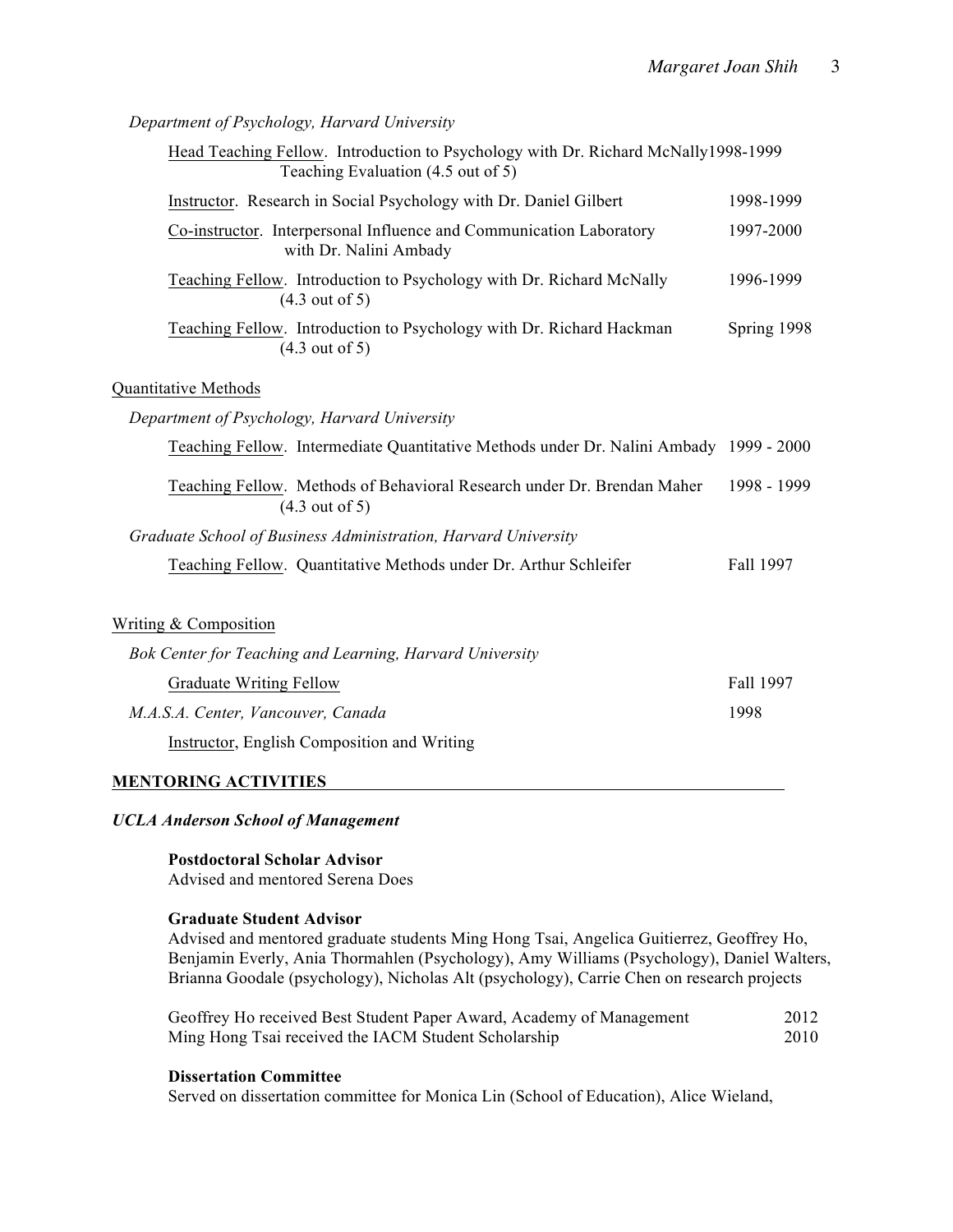Ming Hong Tsai (Chair), Heajung Jung, Angélica Gutiérrez, Yen Ling Shek (School of Education), Benjamin Everly (Chair), Geoffrey Ho, William Tsai.

## **Undergraduate and Masters Advisor**

Supervised and mentored students Monica Sharif, Randie Chance, Daniel Walters, David Kim, Angel Hu, Iris Guzman, Katherine Sun, Grace Collery and Stephen Searles

### *Department of Psychology, University of Michigan*

| <b>Graduate Student Advisor</b><br>Advised and mentored graduate students: Diana Sanchez, Rebecca Stotzer, Amy Trahan, Amy<br>Kiefer, Brianna Barker, Brian Sandoval, Vera Sacharin, and Daryl Wout on research projects                                                        | 2000-2008        |  |
|---------------------------------------------------------------------------------------------------------------------------------------------------------------------------------------------------------------------------------------------------------------------------------|------------------|--|
| Graduate Student Amy Trahan received the Barbara Oleshanky Award                                                                                                                                                                                                                | 2003             |  |
| <b>Honors Thesis Advisor</b><br>2001-present<br>Advised undergraduates: Sharon Choe, Weishan Chin, Elsie Wang, Courtney Bonam, David<br>Yang, Alissa Ginsberg, Kathleen Lentz, Elizabeth McCready, Jo Sasota and Dana Kabat on their<br>honors theses. Evaluate written thesis. |                  |  |
| Weishan Chin received the Muenzer Memorial Award for her thesis                                                                                                                                                                                                                 | 2002             |  |
| Courtney Bonam received the Muenzer Memorial Award for her thesis<br>Kathleen Lentz received the LSA Honors Award and the Pillsbury Prize from<br>Psychology for her thesis                                                                                                     | 2003<br>2005     |  |
| <b>Dissertation Committees</b><br>Served on the dissertation committee for Abir Kahaleh, Karl Sikkenga, Penelope Espinoza, Karen<br>Chen, Mischa Thompson, Chi-Ying Cheng, Amy Trahan, Cheri Philips, Daryl Wout (Co-Chair),<br>Amy Kiefer (Co-Chair), Rebecca Stotzer (Chair)  | $2000$ – present |  |

**Undergraduate Research Advisor** 2000 – present Advised undergraduates, Sheena Parikh, Jessica Hollander, Elsie Wang, Michael Varnum, Jina Ji, Samantha Samarasinha, Kelly Anderson, Wanda Chui, Christopher Barnett, Tabitha Knofski, Adebisi Aalli, Victoria Lau, Hamish Hughes, Adam Loges, Carrah Riddle, Theresa Mendoza, Kevin Robertson, Molly Boschert, Stephanie Kao, Jessica Myers, Jo Sasota, Alissa Ginsberg, Paul Scott, Alice Kuo, Diviinh Huff, Garrett Mangieri, William Peo-Chang, Kristen Pelachyk, Alissa Ginsberg, Jennifer Choe, Tim Donovan, Elizabeth Campbell, Tiffany Izard, Pranali Koradia, Michelle McFadden, Natalie Stafford, Alison Berger, and Vivian Hannosh on research projects.

# *Department of Psychology, Harvard University*

| <b>Honors Thesis Reader</b>                                                            | 1998-2000 |
|----------------------------------------------------------------------------------------|-----------|
| Advise undergraduates, Amy Kim, Courtney Peck, Susan Choi, and Kentaro Fujita on their |           |
| honors theses. Evaluated written thesis and oral defense                               |           |
|                                                                                        |           |
| <b>Statistical Consultant</b> for Faculty, Graduate and Undergraduate Students         | 1998-2000 |
|                                                                                        |           |

## **PUBLICATIONS**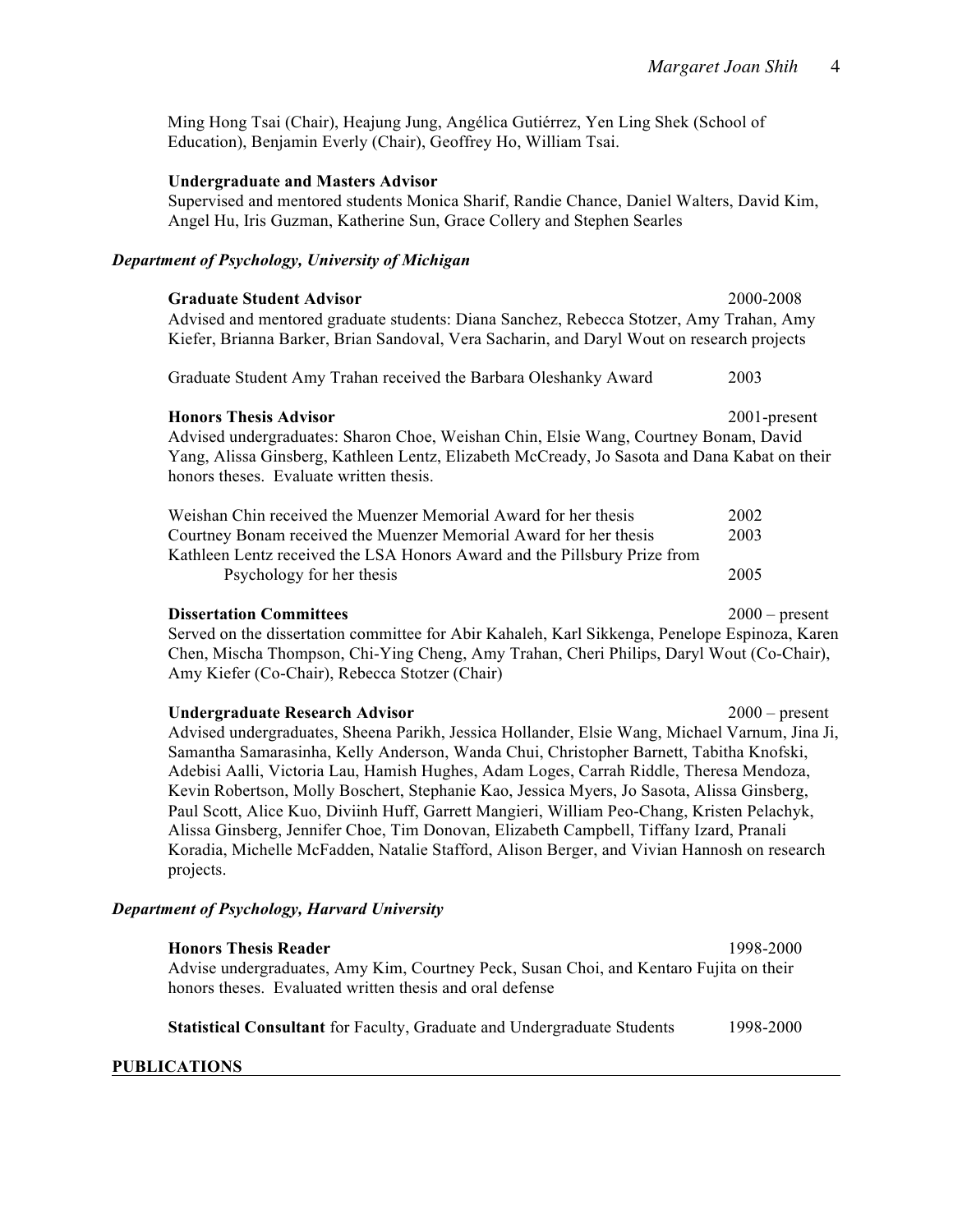Everly, B.A., Unzueta, M.M. & Shih, M.J. (2015). Can gay identity provide a boost in the hiring process? Maybe if the boss is female. *Journal of Business and Psychology.*

Shih, M., Wout, D.A. & Hambarchyan, M. (2015). Predicting performance outcomes from the manner of stereotype activation and stereotype content. *Asian American Journal of Psychology.* 

Shih, M. & Pittinsky, T.L. (2015). Reflections on positive stereotypes research and on replications: Commentary and rejoinder on Gibson, Losee and Vitiello (2014) and Moon and Roeder (2014). *Social Psychology.*

Shih, M., & Young, M.J (2015). Identity management strategies in workplaces with colorblind diversity policies. In Neville, H.A., Gallardo, M.E., and Sue, D.W. (Eds). *The Myth of Racial Colorblindness:Manifestations, Dynamic and Impacts*. Washington, D.C: American Psychological Association.

Sanchez, D.T., Shih, M. & Wilton, L. (2014). Exploring the identity autonomy perspective: An integrative review of the minority experience for multicultural and multiracial individuals. In Benet-Martinez, V & Hong, Y.Y. (eds.), *Handbook of Multicultural Identity.* Oxford University Press.

Chen, Y., Lin, S.X., Liu, T.X. & Shih, M. (2014) Which Hat to Wear? Impact of Natural Identities on Coordination and Cooperation. *Games and Economic Behavior, 84,* 58-86*.*

Shih, M., Young, M. & Bucher, A. (2013). Working to reduce stigma: Identity management strategies in organizational contexts. *American Psychologist, 68,* 145-157*.*

Shih, M., Stotzer, R., & Gutiérrez, A. (2013). Perspective-Taking and Empathy: Generalizing the reduction of group bias towards Asian Americans to General Outgroups. *Asian American Journal of Psychology, 4,* 79-83*.*

Ho, G., Shih, M. & Walters, D (2012). Labels & Leaders: The influence of framing on emergent leadership behaviors. *Leadership Quarterly, 23,* 943-952*.* \*shared first author

Shih, M., Gee, G. & Akutsu, P. (2012). Introduction to the special issue on culture, context and mental health. *Asian American Journal of Psychology, 3,* 131-132.

Stotzer,  $R \& Shih, M. (2012)$  The relationship between masculinity and homophobia in factors associated with violence against gay men. *Psychology of Men and Masculinity, 13(2),* 136-142.

Everly, B., Shih, M. & Ho, G.C. (2012) Don't Ask, Don't Tell? The effects of disclosure on partner's performance? *Journal of Experimental Social Psychology. 48,* 407-410.

Shih, M., Pittinsky, T.L. & Ho, G. C. (2011). Stereotype Boost: Positive Outcomes from the Activation of Positive Stereotypes. In Inzlicht, M. & Schmader, T. (eds). *Stereotype Threat: Theory, Process and Application.* Oxford University Press.

Gee, G., Shih, M., & Akutsu, P. (2010) Culture and Mental Health: Risk, Prevention and Treatment in Asian Americans. *AAPI NEXUS, 8, 1-10*

Shih, M., Sanchez, D. T., & Ho, G. C. (2010). Costs and Benefits of Switching Among Multiple Social Identities. In Crisp, R. (Ed). *The Psychology of Social and Cultural Diversity.* Blackwell.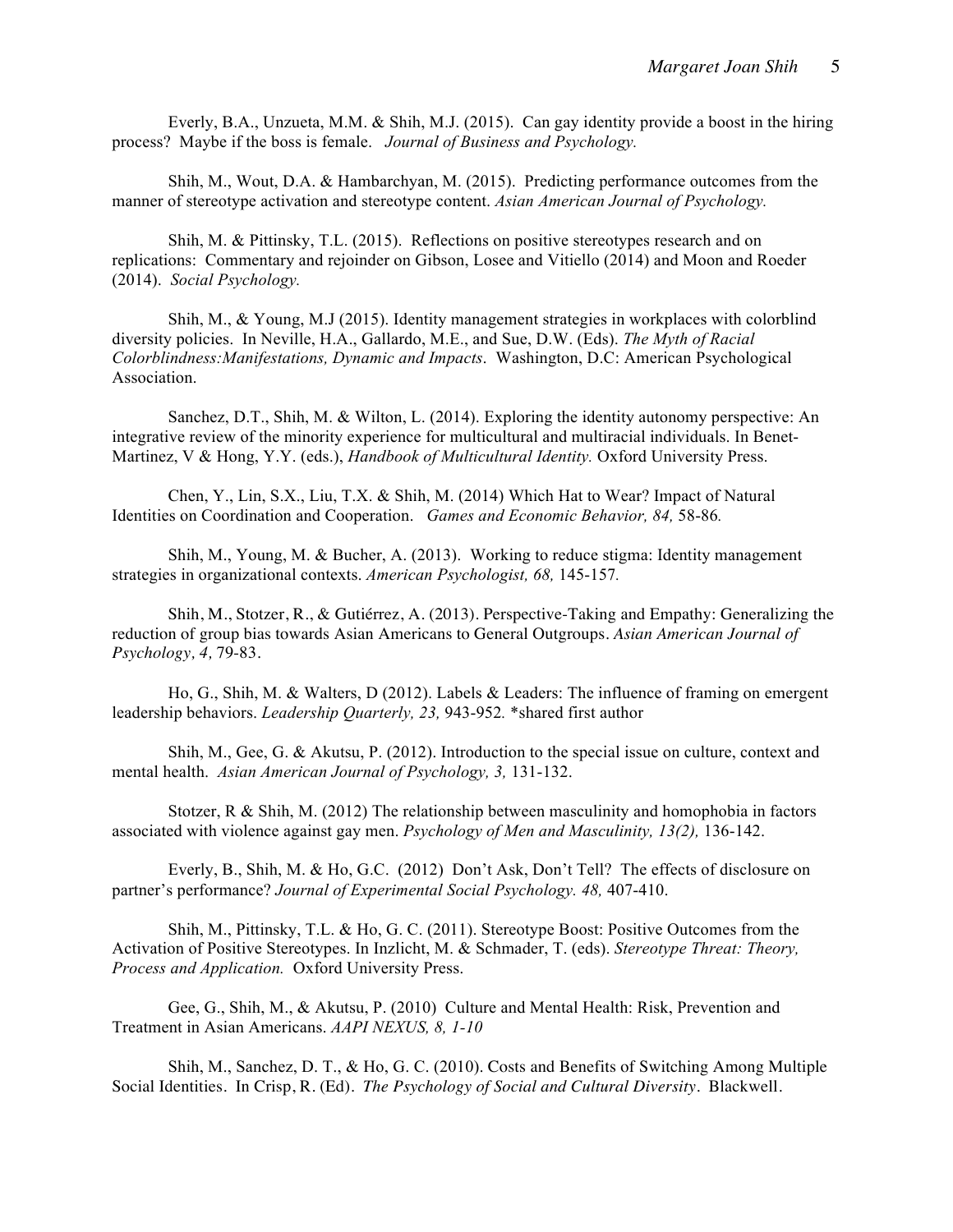Shih, M., Wang, E., Trahan, A., & Stotzer, B. (2009). Perspective Taking: Reducing prejudice towards general outgroups and specific individuals. *Group Processes and Intergroup Relations, 12 (5), 565-577.*

Sanchez, D. T., Shih, M., & Garcia, J. (2009). Juggling multiple racial identities: Malleable racial identification and psychological well-being. *Cultural Diversity and Ethnic Minority Psychology, 15,* 243-254.

Wout, D., Shih, M., Jackson, J. S., & Sellers, R. M. (2009). Targets as perceivers: The influence of social perception on stereotype threat. *Journal of Personality and Social Psychology, 96,* 349-362.

Bonam, C. & Shih, M. (2009). Interracial Comforts: Exploring multiracial individuals' openness to intimate interracial relationships. *Journal of Social Issues: Special Issues: The Landscape of Multiraical Experiences, 65,* 87-103*.*

Shih, M., & Sanchez, D. (2009). When race becomes complex: Towards understanding multiracial identity and experiences. *Journal of Social Issues: Special Issue: The Landscape of Multiracial Experiences, 65,* 1-11*.*

Shih, M., Bonam, C., Sanchez, D., & Peck, C. (2007). The social construction of race: Biracial identity and susceptibility to stereotypes. *Cultural Diversity and Ethnic Minority Psychology,13,*  125-133

Kiefer, A. & Shih, M. (2006). Gender differences in persistence and attribution in stereotype relevant contexts. *Sex Roles, 54,* 859-868.

Pittinsky, T. L., Shih, M., & Trahan, A. (2006). Identity cues: Evidence from and for intraindividual perspectives on stereotyping. *Journal of Applied Social Psychology, 36,* 2215-2239.

Shih, M., Pittinsky, T. L. & Trahan, A. (2006). Domain-specific effects of Stereotypes on Performance. *Self and Identity, 5,* 1-14.

Pittinsky, T.L & Shih, M. (2006). Knowledge nomads. In Gandossy, B. (Eds.) *Workforce wakeup call: Your workforce is changing, are you?* John Wiley & Sons.

Shih, M., & Sanchez, D. (2005). Perspectives and research on the positive and negative effects of having multiple racial identities. *Psychological Bulletin,131,* 569-591.

Shih, M. (2004). Positive stigma: Examining resilience and empowerment in overcoming stigma. *Annals of the Academy of Political and Social Science, 591,* 175-185*.*

Pittinsky, T. L. & Shih, M. (2004). Knowledge nomads: Organizational commitment and worker mobility in positive perspective. *American Behavioral Scientist, 4,* 791-807.

Shih, M., Ambady, N., Richeson, J. A., Fujita, K., & Gray, H. (2002). Stereotype performance boosts: The impact of self-relevance and the manner of stereotype activation. *Journal of Personality and Social Psychology, 83,* 638-647*.*

Ambady, N., Shih, M., Kim. A., & Pittinsky, T. L. (2001). Stereotype susceptibility in children: Effects of identity activation on quantitative performance. *Psychological Science, 12,* 385-390*.*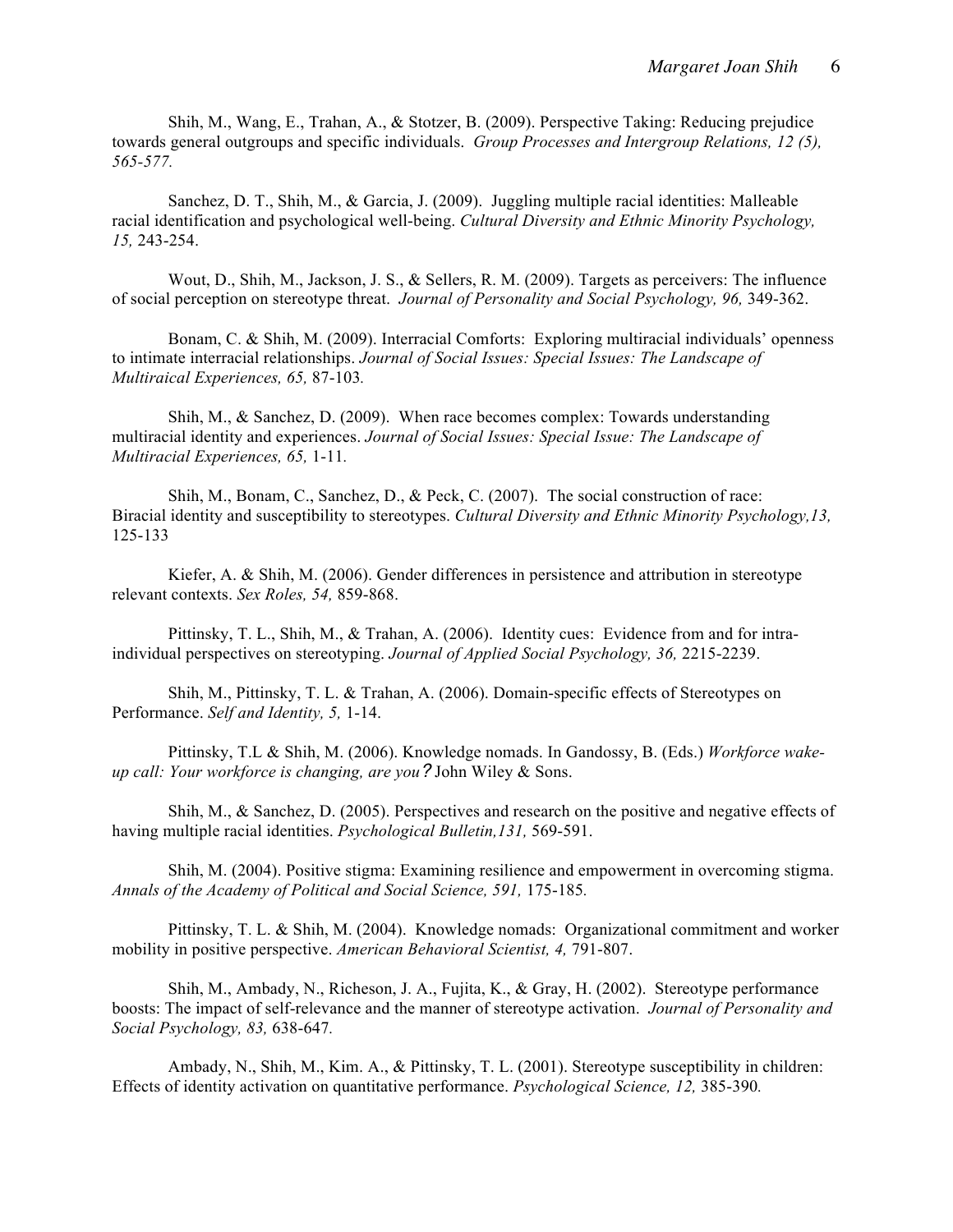Carson, S., Shih, M., & Langer, E. (2001). Sit still and pay attention? *Journal of Adult Development, 8(3),* 183-188.

Pratto, F. & Shih, M. (2000). Social dominance orientation and group context in implicit group discrimination. *Psychological Science, 11,* 521-524.

Pratto, F., Liu, J. H., Levin, S., Sidanius, J., Shih, M., Bachrach, H., & Hegarty, P. (2000). Social dominance orientation and legitimization of inequality across cultures. *Journal of Cross Cultural Psychology*, *31 (3),* 369-409

Pittinsky, T. L., Shih, M., & Ambady, N. (2000). Will a category cue affect you? Category cues, positive stereotypes and reviewer recall for applicants. *Social Psychology of Education*. *4(1),* 53-65.

Shih, M., Pittinsky, T.L., & Ambady, N. (1999). Stereotype susceptibility: Identity salience and shifts in quantitative performance. *Psychological Science, 10(1),* 81-84.

Pittinsky, T. L., Shih, M., & Ambady, N. (1999). Identity adaptiveness and affect across one's multiple identities. *Journal of Social Issues, Special Issue: Prejudice and Intergroup Relations, Papers in Honor of Allport's Centennial, 55(3),* 503-518.

#### **REPORTS \_\_\_\_\_\_\_\_\_\_\_\_\_\_\_\_\_\_**

Parker, A.M., Shih, M. & Shelton, S (2007). Leadership and Group Decision-Making in Public Health Emergency Preparedness. RAND Internal Report.

Seligman, M. E. P., Berkowitz, M. W., Catalano, R. F., Damon, W., Eccles, J. S., Gilham, J. E., Moore, K. A., Nicholson, H. J., Park, N., Penn, D. L., Peterson, C., Shih, M., Steen, T. A., Sternberg, R. J., Tierney, J. P., Weissberg, R. P., & Zaff, J. F. (2005). The positive perspective on youth development. In D. L. Evans, E. Foa, R. Gur, H. Hendrin, C. O'Brien,M. E. P. Seligman, & B. T. Walsh (Eds), *Treating and preventing adolescent mental health disorders: What we know and what we don't know* (pp. 499- 529). New York: Oxford University Press, The Annenberg Foundation Trust at Sunnylands, and The Annenberg Public Policy Center of the University of Pennsylvania.

Pittinsky, T.L. & Shih, M. (2006) Knowledge nomads: Understanding an overlooked segment of the workforce helps managers lead. Center for Public Leadership Working Paper Series, Spring 2006.

#### **MANUSCRIPTS UNDER REVIEW OR REVISION**

Everly, B.A., & Shih, M. (2016). The fear of femininity: How men's motivation to maintain manhood status influences performance. Manuscript under review.

Shih, M., Sanchez, D.T., Wilton, L. S. & Goodale, B. (2016). Gaining strength from adversity: Sources of resilience for those who have multiple racial identities. Manuscript under review.

Ho, G.C., Norlander, P., Shih, M, Walters, D..,& Pittinsky, T.L. (2016). Automatically Disqualified: Stigmatization of the Unemployed and Laid Off in Job Search and Employment. Manuscript under review.

Alt, N., Chaney, K.E., Shih, M. (2016). "But that was meant to be a compliment!": Evaluative costs of confronting positive racial bias. Manuscript under review.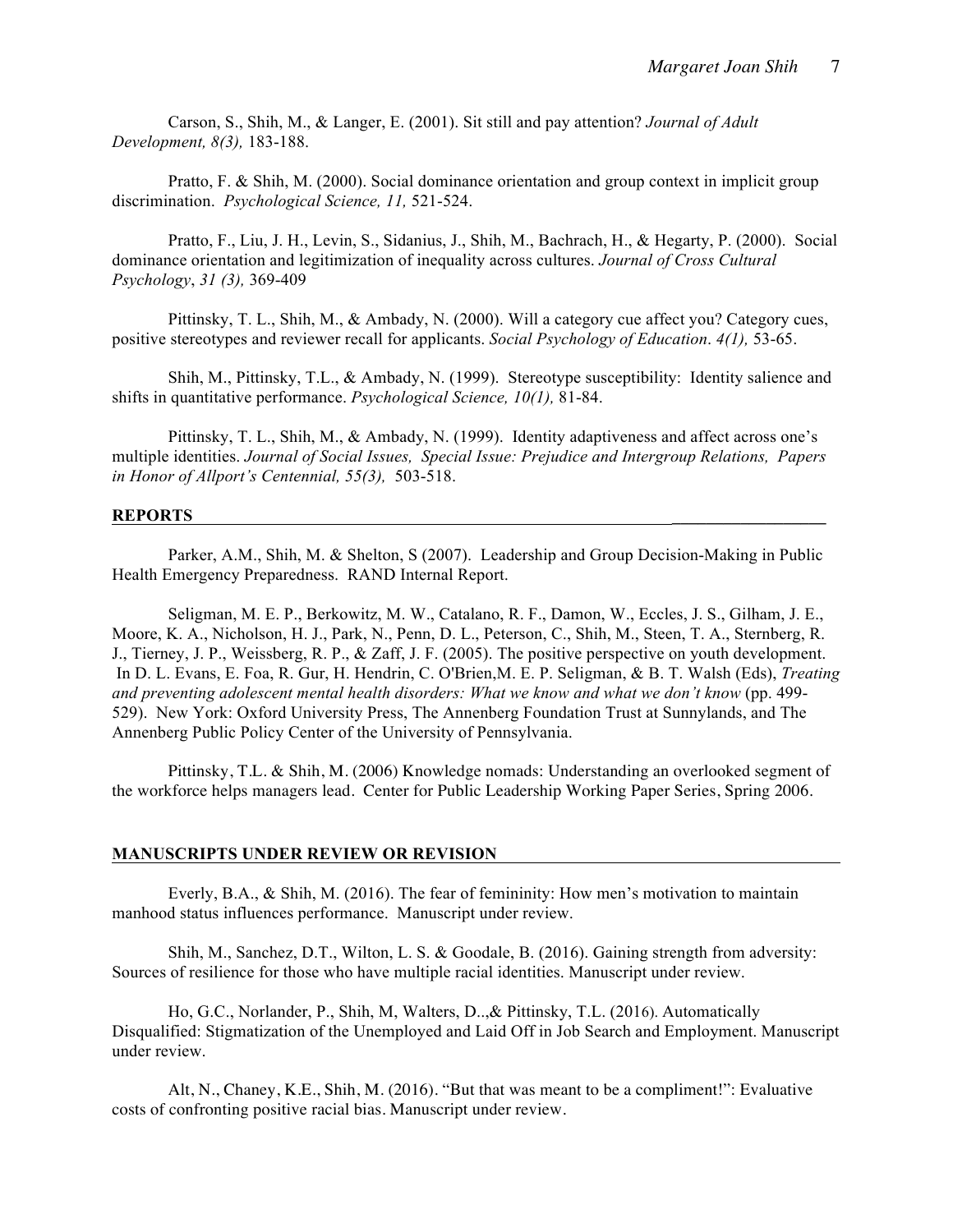#### **WORKING PAPERS \_\_\_\_\_\_\_\_\_\_\_\_\_\_\_\_\_**

LaPlante, D.A., Bernhard, B.J., & Shih, M.J. (2016). Behavioral Health Correlates of Race, Residence, and Gambling Problems in the Southwestern United States.

Shih, M., Pittinsky, T.L &. Tsai, M.H., (2016). When it's good to be me: Identity Adaptiveness and consumer preferences.

Stotzer, R., & Shih, M. (2016). Hogging and bullheaded: The power of dehumanizing words on discrimination.

Tsai, M.H. & Shih, M. (2016). The Effect of Group Attitude Diversity on Cooperation: When and How do Undecided People Promote Cooperation? \*shared first author

Tsai, M.H. & Shih, M. (2016) The Effects of the Presence of the Undecided on Trust and Information-Sharing in Groups*. \**shared first authorship

Tsai, M.H. & Shih, M. (2016). Too Tired to Seek Information about the Counterparts' Preference? The Impacts of Ego Depletion on Preference-Seeking and Negotiation Performance. Working paper.

#### **MANUSCRIPTS IN PREPARATION\_\_\_\_\_\_\_\_\_\_\_\_\_\_\_\_\_\_\_\_\_\_\_\_\_\_\_\_\_\_\_\_\_\_\_\_\_\_\_\_\_\_\_\_\_\_\_\_\_\_\_**

Shih, M.J. & LaPlante, D.A. (2016) Health risk behaviors in multiracial young adults. Manuscript in preparation.

Ambady, N., Choi, S., Gray, H., Shih, M., & Richeson, J. A., (2016). Stereotype susceptibility in the elderly: Shifts in performance associated with social category activation. Manuscript in preparation.

Shih, M., Ho, G., Ambady, N., Fujita, K., Gray, H., & Richeson, J. A. (2016). Stereotype performance boosts: Mediational role of awareness and differential sensitivity. Manuscript in preparation.

Ambady, N., Pittinsky, T. L., Shih, M., & Kung, C. (2016). Attributions for economic downturns in two cultures: Dispositionalism and situationalism. Manuscript in preparation.

#### **INVITED PRESENTATIONS**

Shih, M. (2013). *Multiracial identity and susceptibility toe stereotypes.* Invited presentation given at California State University – Northridge. October, 2013.

Shih, M. (2013) *Multiple Identity and Stereotype Activation.* Invited presentation given at Stony Brook University, Stony Brook, New York. May 2013.

Shih, M. (2012) *Multiple Social Identities: Identity Activation.* Invited talk given at National Chung Cheng University. Chiayi, Taiwan. April 2012.

Shih, M. (2012) *Stereotype Susceptibility..* Invited talk given at National Cheng Kung University. Tainan, Taiwan. April 2012.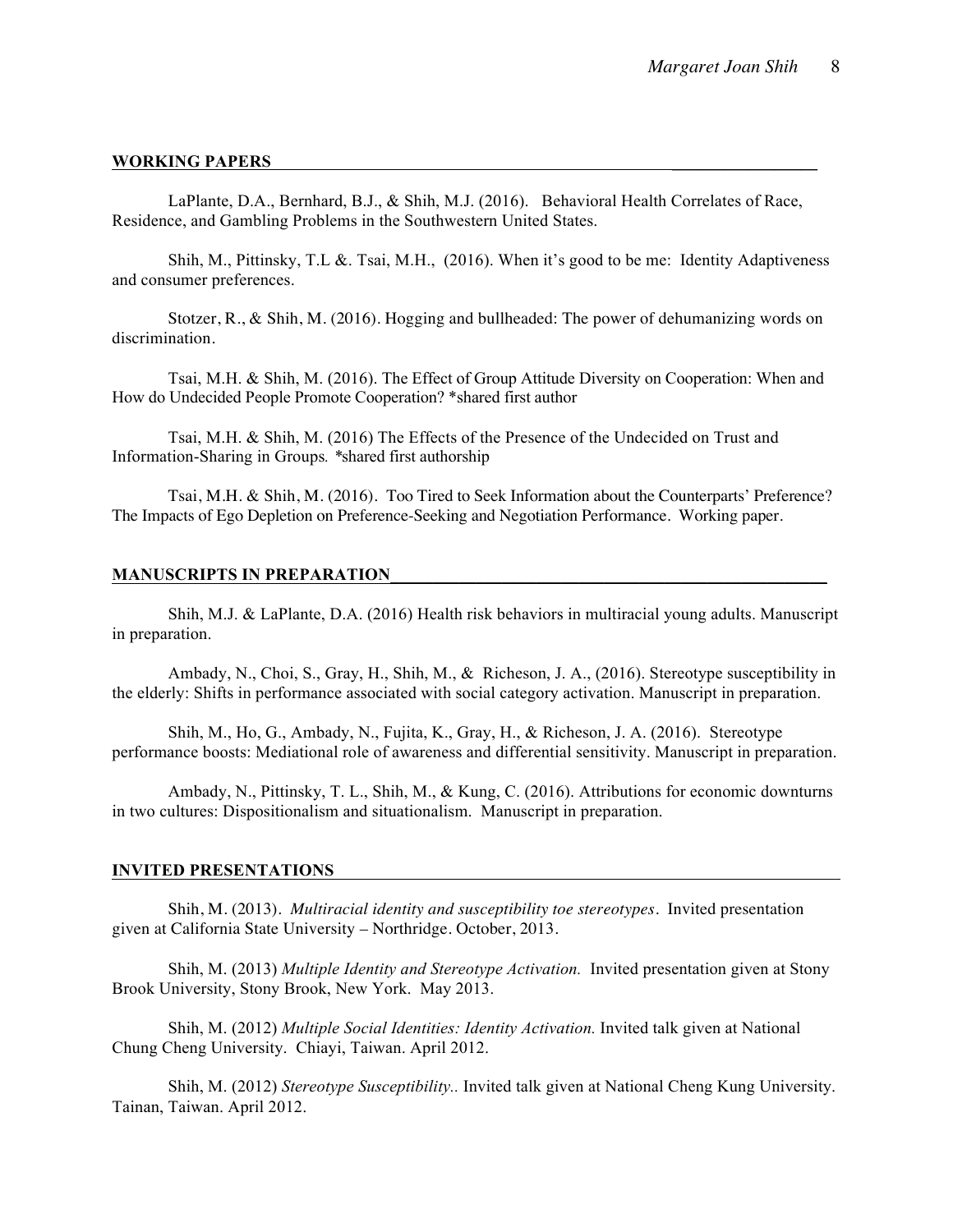Shih, M. (2012) Multiple social Identities and Identity Activation. Invited talk given at National Taiwan University. Taipei, Taiwan. March 2012.

Shih, M. (2011). *Multiple Identities: Putting your best self forward.* Invited talk given at San Diego State University. March 2011.

Shih, M. (2011) *Multiple Social Identities.* Invited talk given at University of Southern California. March 2011.

Shih, M. (2010). *Reducing group bias through empathy.* Invited talk given at Loyola Marymount University. January, 2010.

Shih, M. (2009) *Multiple Identities: Putting your best self forward.* Invited talk given at Singapore Management University, Singapore. December 2009

Shih, M. (2009) *Challenging Race: Multiracial identity and the social of race.* Invited talk given at University of California, Riverside. Riverside, CA, November 2009.

Shih, M. (2009). *Multiple identities and Performance.* Invited talk given at Convening for Academic Youth Development. University of Texas, Austin. October 2009.

Shih, M. (2009). *Putting your best self forward.* Invited colloquium given at University of California, Irvine. Irvine, CA, October, 2009.

Shih, M. (2009) *Stereotype Susceptibility.* Invited talk given at 3rd Annual Symposium of the UCLA School of Law's Critical Race Studies Program. March 6-7, 2009

Shih, M. (2007) *Stereotype Threat and Academic Performance.* Invited colloquium given at the UCLA School of Law. Los Angeles, California, February 2007.

Shih, M. (2007) *Multiple Social Identities.* Colloquium given at the Anderson School of Business, UCLA. Los Angeles, California. January 2007.

Shih, M., (2006). *Asian Americans Stereotypes and Academic Performance.* In Caught in the Crossfire: Asian Pacific Americans & University Admissions. UCLA Law School Critical Race Studies, Asian American Studies Center and UCLA Department of Education. Los Angeles, California. November, 2006.

Shih, M. (2006). *Stereotypes: Automatic and unconscious effects.* Invited talk given at the Conference of Asian Pacific American Law Faculty. Wayne State Law School, Detroit, Michigan. April, 2006.

Shih, M. (2005). *Multiple identities and positive outcomes*. Invited talk given at National Taiwan University. Taipei, Taiwan.

Shih, M. (2005). *Social identity and resilience.* Invited talk given at Kaohsiung Medical University. Kaohsiung, Taiwan.

Shih, M. (2004). *Empathy and its effects on intergroup relations*. Invited talk given to Michigan State University. East Lansing, Michigan.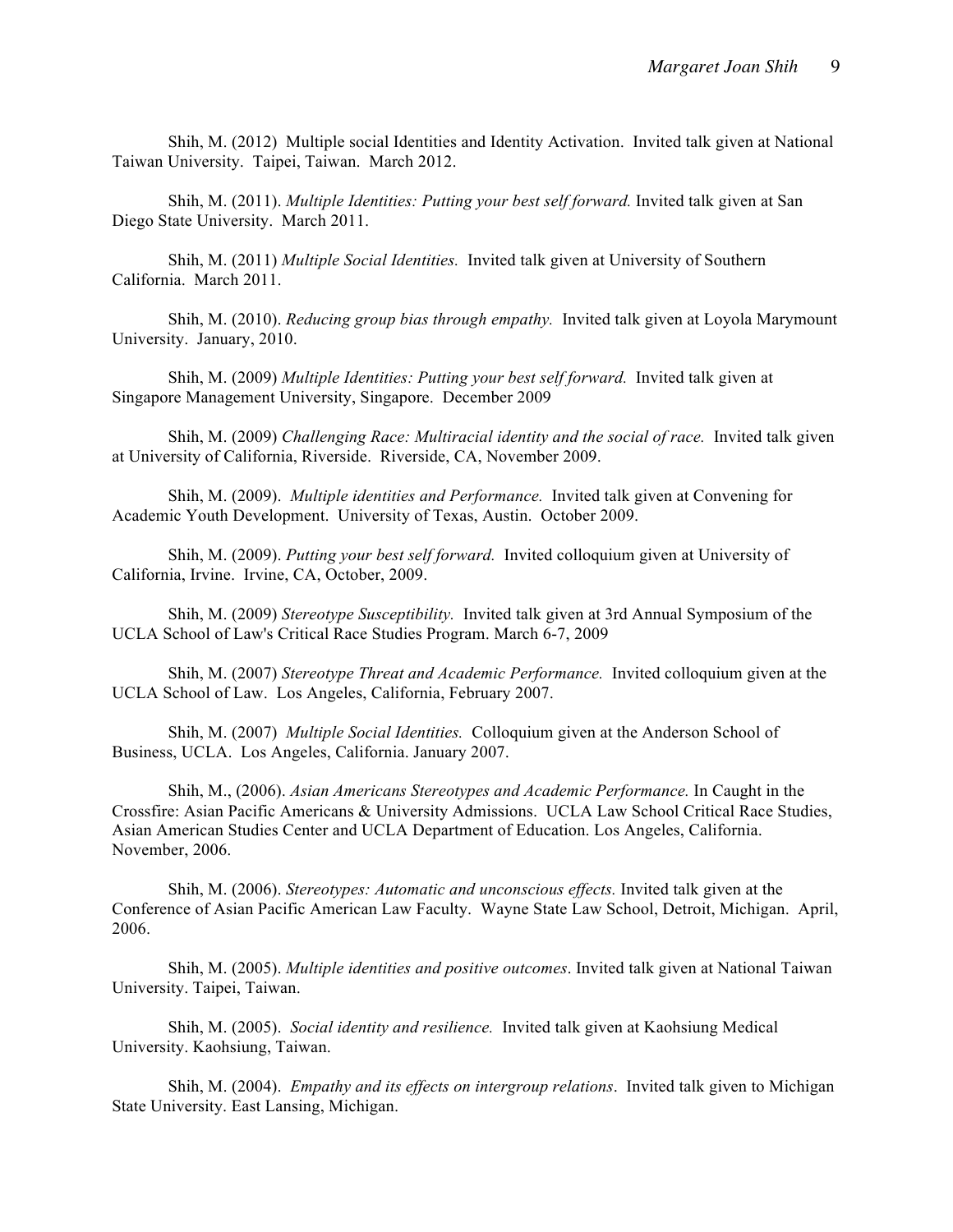Shih, M. (2004). *Identity salience, stereotypes and academic performance.* Invited talk given at the Asian Pacific American Law Students Association. Harvard Law School. Cambridge, MA.

Shih, M. (2003)*. Multiple identities and positive outcomes*. Invited talk given in Pluralism and Leadership Seminar at Harvard Kennedy School of Government. Cambridge, MA.

Shih, M. (2002) *Multiple identities: Putting your best self forward*. Invited talk given in the Race and Social Justice Seminar Series at Princeton University. Princeton, New Jersey.

Shih, M. (2002). *Multiple identities and stereotype susceptibility*. Invited talk given at Midwestern Psychological Association Conference. Chicago, Illinois.

#### **PRESENTATIONS**

Everly, B., Schwarz, J. & Shih, M. (2014), The benefits of coming out: Disclosing gay identity leads to increased organizational performance. Symposium to be presented at the Academy of Management Conference. Philadelphia, PA. \*\*awarded Best Conference Paper by Gender and Diversity Organizations Division of the Academy of Management

Shih, M. (2013). Stereotypes associated with the unemployed. Symposium presented at the Academy of Management Conference. Orlando, FL.

Everly, B., Shih, M. & Unzueta, M. (2013). Can being gay provide a bosst in the hiring process? Symposium presented at the Academy of Management Conference. Orlando, FL.

Everly, B., & Shih, M. (2013). Concealing sexual orientation can harm the performance of others. Symposium presented at 23rd Annual Meeting of the International Association for Conflict Management (To be given at the 24rd Annual Meeting, 2010). New Orlean, LA.

Ho, G. C., Shih, M. (2012). A Warm Place: Physical Warmth Promotes The Perceived Social Warmth of Organizations. Society for Industrial & Organizational Psychology Conference 2012, San Diego, U.S.A.

Ho, G. C., Shih, M., Walters, D. J. (2012). Labels & Leaders: The Influence of Task Framing on Leadership Emergence. Society for Industrial & Organizational Psychology Conference 2012, San Diego, U.S.A. (Accepted).

Ho, G. C., Shih, M., Walters, D. J. Pittinsky, T. L. (2012). The Stigma of Unemployment. Society for Industrial & Organizational Psychology Conference 2012, San Diego, U.S.A.

Ho, G. C., Shih, M., Walters, D. J. Pittinsky, T. L. (2012). The Stigma of Unemployment. Academy of Management Conference 2012, Boston, MA. U.S.A. \*\*awarded Best Student Conference Paper by Gender and Diversity Organizations Division of the Academy of Managemenr

Tsai, M, & Shih, M (2011). The Effects of Group Attitude Diversity and Attitude Strength on Cooperation. The 12th Annual Meeting of the Society for Personality and Social Psychology, San Antonio, Texas, January 27-29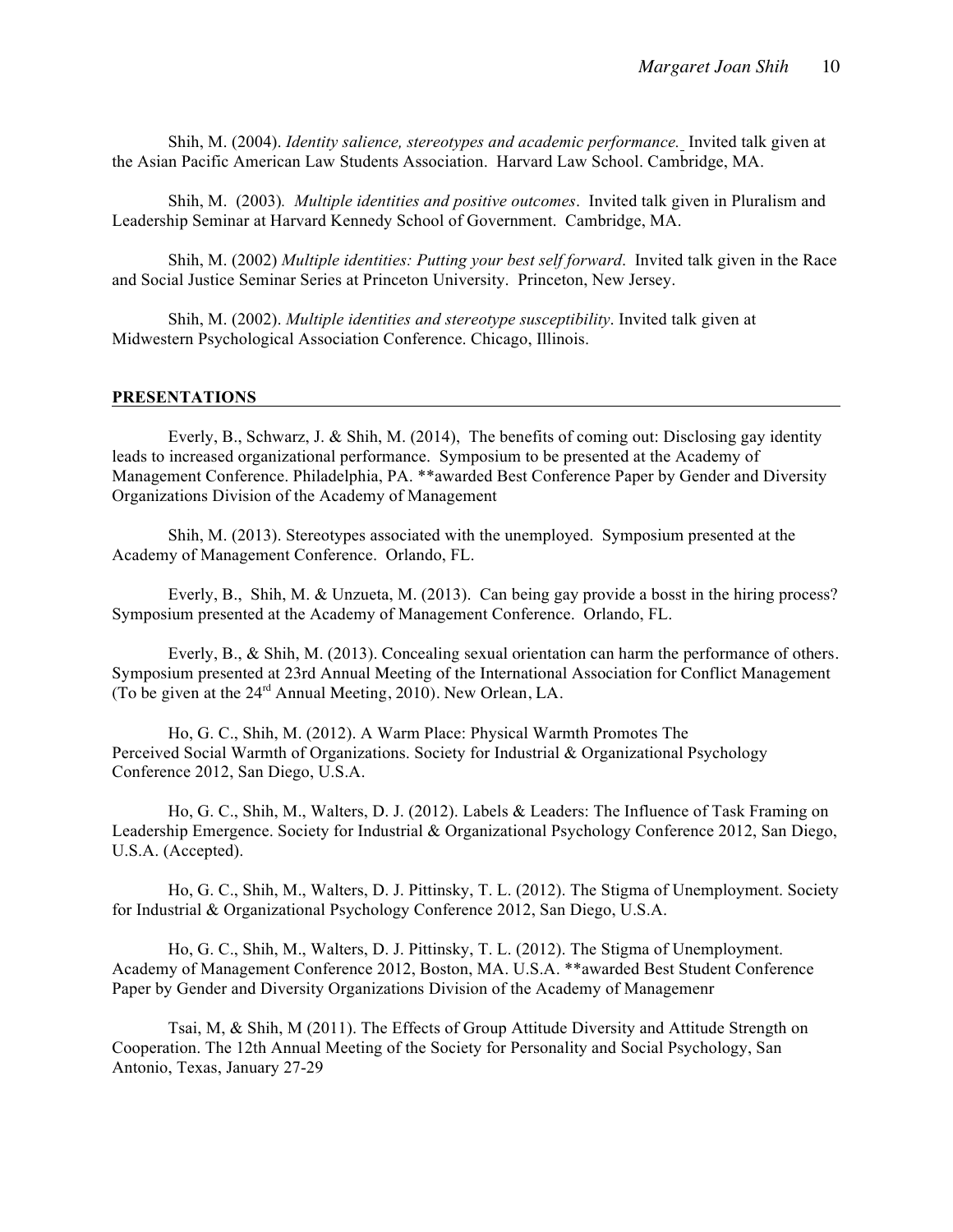Everly, B. A., Unzueta, M. M., Shih, M. J. (2011). The effect of gender and sexual orientation on hiring and compensation decisions. Paper presented at the annual Academy of Management Conference, San Antonio, Texas.

Everly, B. A., Shih, M. J., & Unzueta, M. M. (2011). The effects of sexual orientation and gender on hiring decisions. Paper presented at the annual Thinking Gender Conference, Los Angeles, California.

Everly, B. A. & Shih, M. J. (2011). The effect of status on perceptions of physical attractiveness. Poster presented at the annual meeting of the Society of Personality & Social Psychology, San Antonio, Texas.

Ho, G. C., Shih, M. J., Walters, D. (2011). The Stigma of Unemployment: How The Mere Status of Unemployment Can Lead to Stigma and Discrimination. *UCLA Institue for Research on Labor and Employment Conference 2011, Los Angeles, U.S.A.* (Accepted)

Ho, G. C., Shih, M. J. (2011). Labels & Leaders: The Influence of Task Framing on Emergent Leadership. *Society for Personality and Social Psychology 2011, San Antonio, U.S.A.* (Accepted)

Walters, D., Ho, G. C. (2010). Stigma of Unemployment. *Southern California Doctoral Management Conference 2010. Los Angeles, U.S.A.*

Tsai, M.H. & Shih, M. (2010). The Effect of Group Attitude Diversity and Attitude Strength on Subsequent Cooperation. Symposium presented at 23rd Annual Meeting of the International Association for Conflict Management (23<sup>rd</sup> Annual Meeting, 2010). Boston, MA. \*\* recipient of IACM Student Scholarship Award

Shih, M. (2010). Multiple Social Identities.: Putting your best self forward. Invited talk given at Duck Conference on Social Cognition. Duck, NC.

Shih, M. & LaPlante, D.A. (2010). *Health Risk Behaviors of Multiracial and Monoracial Young Adults.].* In Pittinsky, T.L. (Chair). Check all that apply: THe psychological costs and benefits of adopting a multiracial identity  $(11<sup>th</sup>$  Annual Meeting, 2001), Las Vegas, NV.

Ho, G. C., Shih, M. J. (2009). Positive Stereotypes and Employee Performance. *Meiji University Graduate School of Business Administration 50th Anniversary Symposium, Tokyo, Japan.*

Bonam, C., & Shih, M. (2008, February). "Interracial Comforts: Exploring racial flexibility and comfort with interracial relationships among multiracial individuals." Symposium talk presented at the Society of Personality and Social Psychology Annual Meeting. Albuquerque, New Mexico.

Chandler, J., Sacharin, V. & Shih, M. (2006) *Out of the coffin and into the kitchen: Mortality salience leads to self-stereotyping.* Poster presented at Society for Personality and Social Psychology (7th Annual Meeting, 2006), Palm Springs, California.

Stotzer, R. & Shih, M. (2006) *Resistance to homophobia in a homophobic society.* Poster presented at Society for Personality and Social Psychology (7th Annual Meeting, 2006), Palm Springs, California.

Sandoval, B. A., & Shih, M. (2006). *Diversity norms and socioemotional focus: A multifaceted approach to improving evaluative intergroup interactions.* Poster presented at Society for Personality and Social Psychology (7th Annual Meeting, 2006), Palm Springs, California.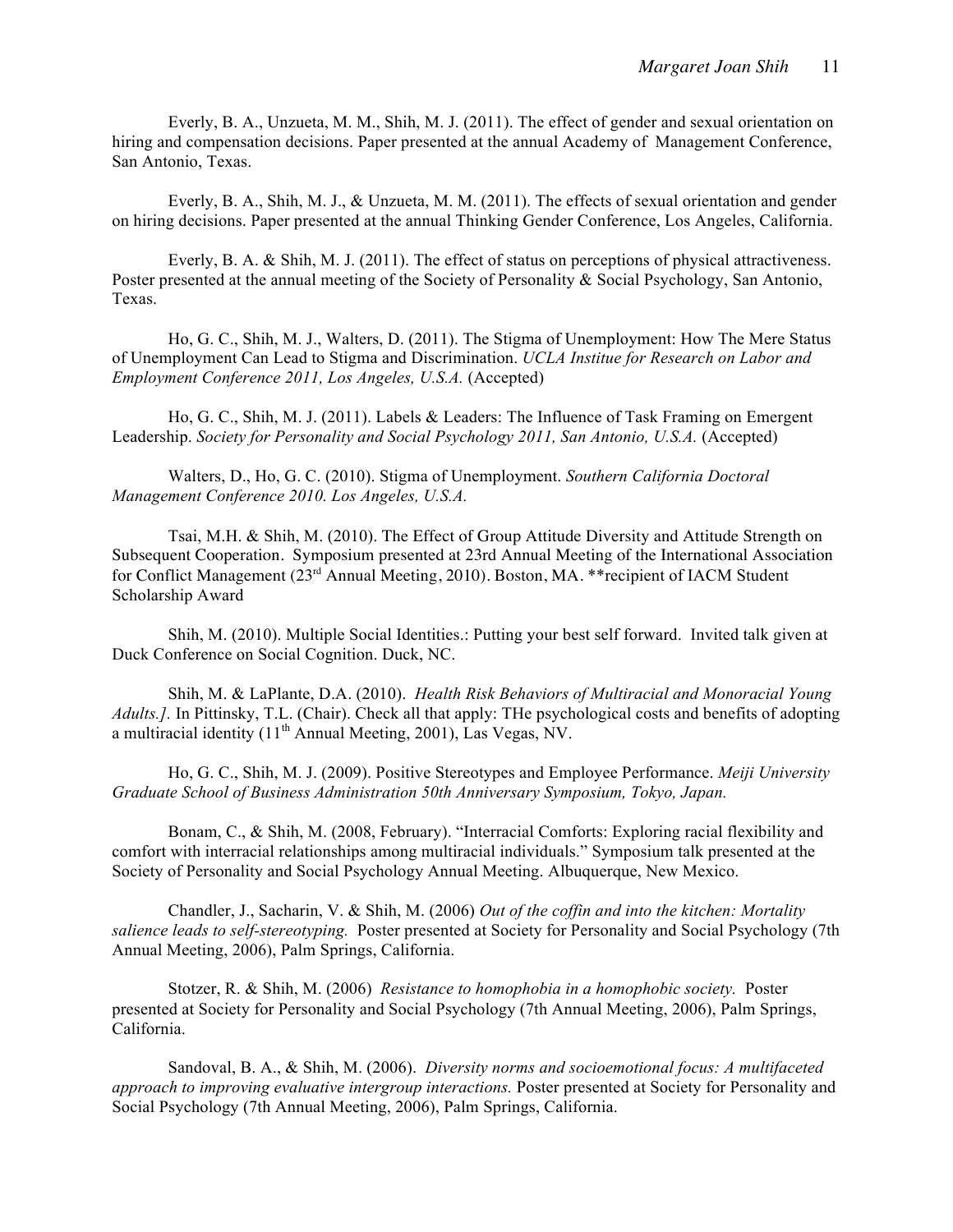Bonam, C. & Shih, M. (2004). *Multiracial and intergroup attitudes*. Poster presented at American Psychological Society (16th Annual Meeting, 2004), Chicago, Illinois.

Sanchez, D. & Shih, M. (2004) *The relationship between multiracial identity and self-esteem*. American Psychological Society (15th Annual Meeting, 2002), Denver, Colorado.

Kiefer, A. & Shih, M. (2004). *Stereotype relevance and gender differences in performance attributions.* American Psychological Society (15th Annual Meeting, 2002), Denver, Colorado.

Stotzer, R. & Shih, M. (2004). *The lesser of two evils: Negative messages and dehumanizing messages about African Americans.* Poster presented at the Society of Personality and Social Psychology Conference (5th Annual Meeting, 2004), Austin, Texas.

Shih, M. (2004). *Self-relevance and stereotype performance boosts*. In M. Inzlicht and J. Aronson (Chairs), The role of self in the stereotype-to-behavior link: Parallels between stereotype threat and ideomotor processes. Symposium conducted at the Society of Personality and Social Psychology Conference (5th Annual Meeting, 2004), Austin, Texas

Shih, M. (2003). *Multiple identities, positive stereotypes and performance boosts*. Talk given at the Second Annual Positive Psychology Summit. Washington, D.C.

Shih, M. (2003). *Positive stigma: Examining resilience and empowerment in overcoming stigma*. Paper prepared for the Annenberg/Sunnylands Conference on Positive Youth Development. Philadelphia, PA.

Shih, M. (2003). *Minority identity salience: Impact on negotiation outcomes*. Talk given at the Annual Conference of Decision Consortium. University of Michigan Business School. Ann Arbor, MI.

Trahan, A. & Shih, M. (2003). *Priming and performance: Examining the role of distraction*. Poster presentation to be given at the American Psychological Association (111th Annual Meeting), Toronto, Canada.

Trahan, A., Pittinsky, T. L., Shih, M., & Ambady, N. (2002). *Virtual Amy: E-mail bias and stereotype-consistent recall*. "Hot topic" presentation given at the American Psychological Society (15th Annual Meeting, 2002), Denver, Colorado.

Shih, M. & Hollander, J. E. (2002). *Implicit impact of stereotypes on interactions between targets and non-Targets.* Poster presented at the Society of Personality and Social Psychology Conference (3rd Annual Meeting, 2001), Savannah, Georgia.

Shih, M., Ambady, N., & Peck, C. (2001). *Biracial identity: Multiple identities in a single domain.* "Hot topic" presentation given at the American Psychological Society (14th Annual Meeting, 2001), Toronto, Canada.

Shih, M., Fujita, K. & Ambady, N. (2001). *Stereotype susceptibiltiy: The role of self-relevance in determining stereotype performance boosts*. Poster presented at the Society of Personality and Social Psychology Conference (2<sup>nd</sup> Annual Meeting, 2001), San Antonio, Texas.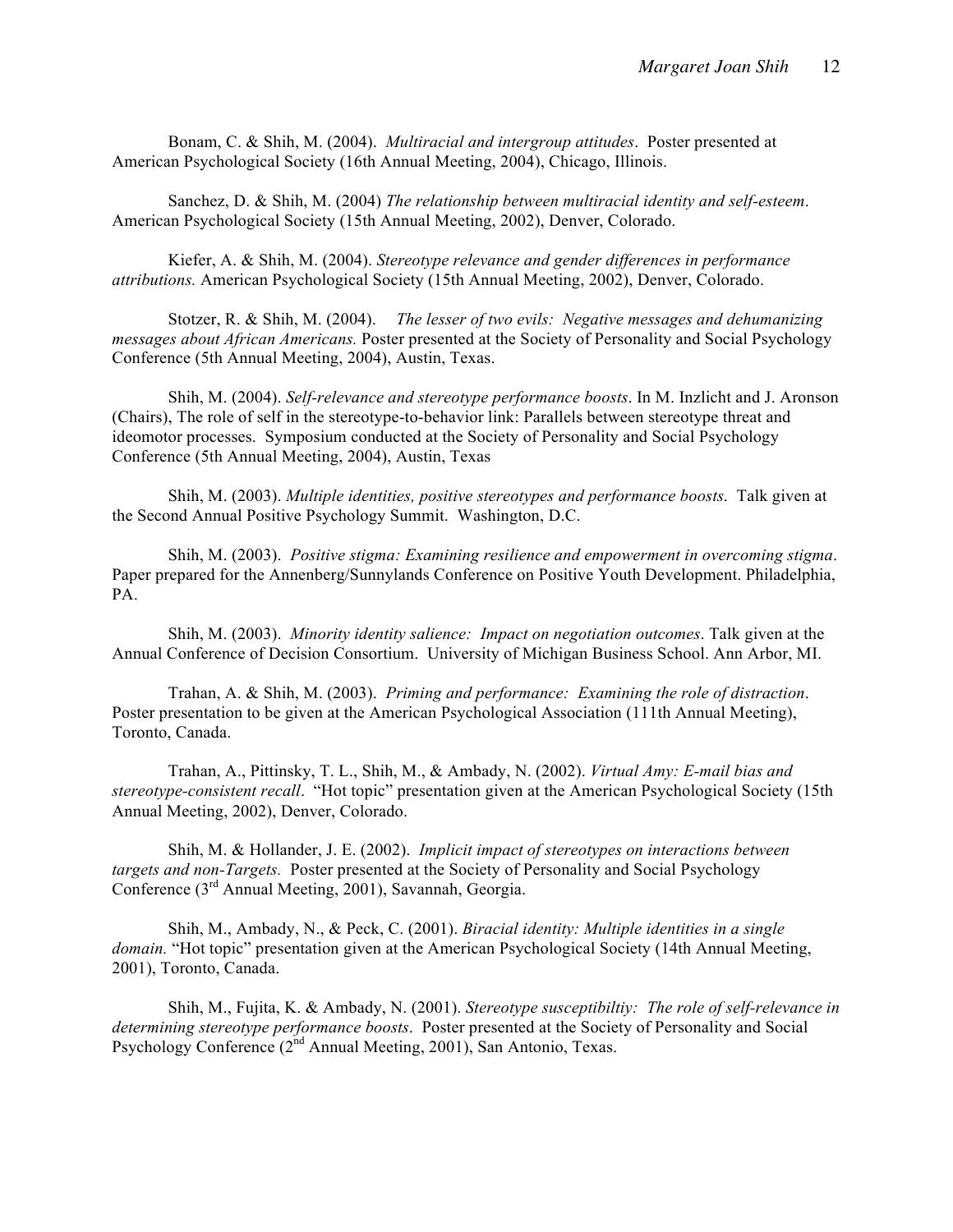Choi, Y. S., Ambady, N., & Shih, M. (2001). *Stereotype susceptibility and the elderly: Identity activation effects on memory performance.* Poster to be presented at the Society of Personality and Social Psychology Conference  $(2^{nd}$  Annual Meeting, 2001), San Antonio, Texas.

Pratto, F., Liu, J., Levin, S. Hegarty, P. Shih, M., & Bachrach, H. (2001). *The ideological legitimation of group dominance..* In D. Quinn and J. Sanchez-Burks (Chairs). How Cultural Ideologies Shape Cognition, Emotion, and Social Judgments. Symposium conducted at the Society of Personality and Social Psychology Conference (2nd Annual Meeting, 2001), San Antonio, Texas

Shih, M., Richeson, J. A., Pittinsky, T. L.. & Ambady, N. (1999). *The influence of explicit stereotype priming on performance.* Hot topic presentation given at the American Psychological Society (11th Annual Meeting, 1998), Denver, Colorado.

Richeson, J. A., Shih, M., Pittinsky, T. L., & Ambady, N. (1999). *The threat of a positive stereotype: Explicit vs. implicit stereotype activation and academic performance.* Hot topic presentation given at the American Psychological Society (11th Annual Meeting, 1998), Denver, Colorado.

Pittinsky, T. L., Shih, M., Richeson, J. A. & Ambady, N. (1999). *Will an identity cue bias you? Identity salience and biased recall*. Poster presented at the American Psychological Society (11th Annual Meeting, 1998), Denver, Colorado.

Pittinsky, T. L., Shih, M., & Ambady, N. (1999). *Adaptive identities: Affect and orientation across multiple identities*. Poster presented at the American Psychological Association (107th Annual Convention), Boston, Massachusetts.

Shih, M (1998). *Influence of identity and stereotype on performance*. Social Psychology Area Meeting. Harvard University.

Pittinsky, T. L., Shih, M., Ambady, N., Peck, C., & Kim, A. (1998). *Social determinants of personal taste: Behavioral consequences of identity adaptiveness*. Poster presented in the Showcase Poster Session at the American Psychological Society (10th Annual Meeting, 1998), Washington, D.C.

Richeson, J. A., Shih, M., Ambady, N., Flynn, S. V., & Pollydore, C. A. (1998). *Deflected appraisals: Consequences of exposure to stereotypical and counter-stereotypical in-group members.* Poster presented in the Showcase Poster Session at the American Psychological Society (10th Annual Meeting, 1998), Washington, D.C.

Shih, M., Pittinsky, T. L., & Ambady, N. (1997). *Positive performances from positive stereotypes.* Poster presented at the American Psychological Society (9th Annual Meeting, 1997). Washington, D.C.

Ambady, N., Molinsky, A., & Shih, M. (1996)*. Cultural and linguistic barriers in the courtroom*. Invited address, Massachusetts Superior Court Judges Annual Judicial Conference, Chatham, MA.

Shih, M. (1996). *Social dominance orientation and group threat: Implicit and explicit group discrimination.* In F. Pratto (Chair), Social Identity and Group Status: Implications for Intergroup Relations. Symposium conducted at the American Psychological Society (8th Annual Meeting, 1996).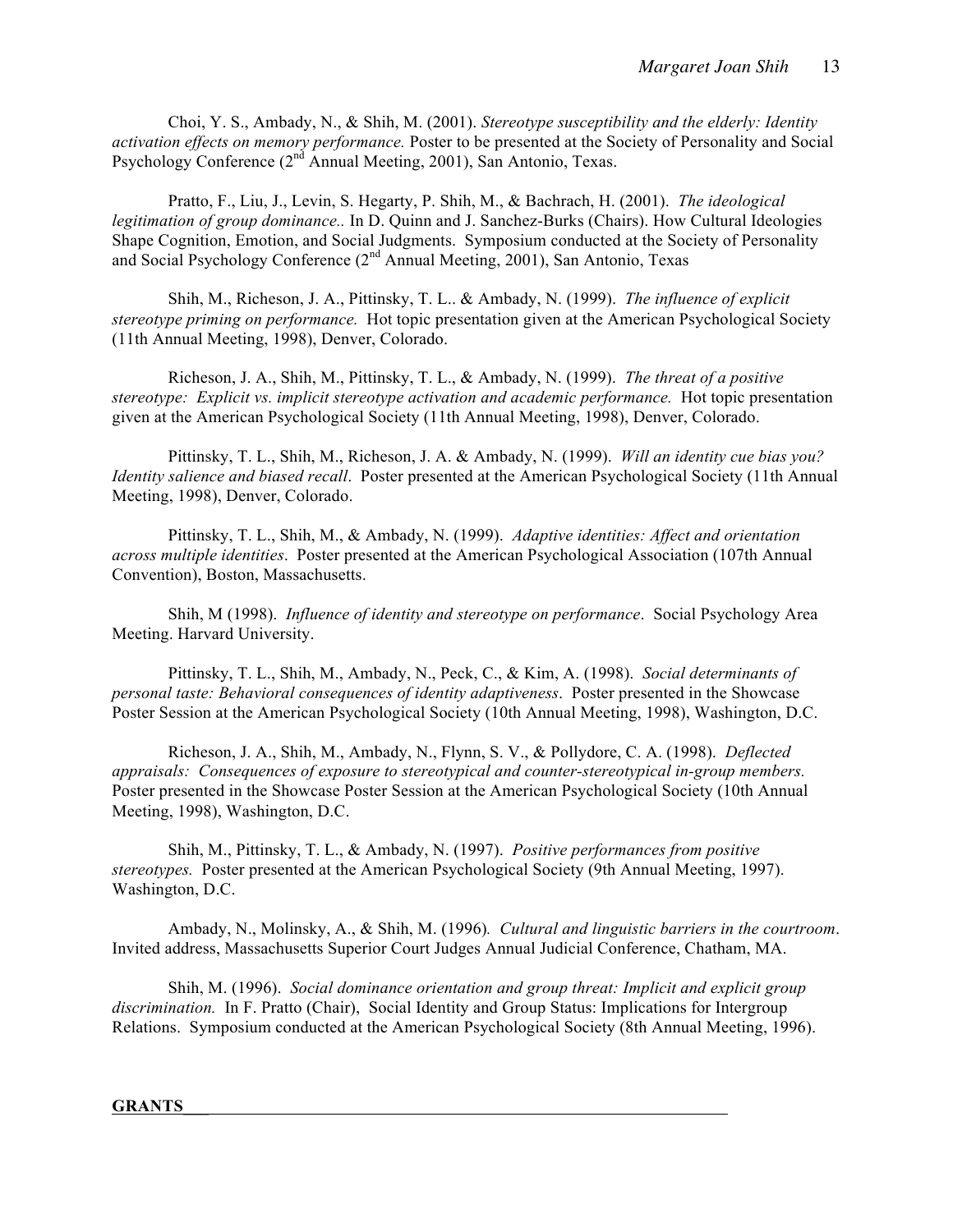| 2013 | Co-Principal Investigator – Racial Identity, Burn-out and Attrition in New Teachers of Color<br>(Office of Vice Chancellor for Research, Transdisciplinary Seed Grant, UCLA \$25,000)<br>PI: Thomas Philip, UCLA Graduate School of Education and Information Studies<br>Co-PI: Gilbert Gee, UCLA School of Public Health                                            |
|------|----------------------------------------------------------------------------------------------------------------------------------------------------------------------------------------------------------------------------------------------------------------------------------------------------------------------------------------------------------------------|
| 2011 | Williams Institute Small Grant Program, "Don't Ask, Don't Tell? Does disclosure of gay<br>identity affect partner performance <sup>5</sup> \$4355                                                                                                                                                                                                                    |
| 2011 | Center for the Study of Women "Don't Ask, Don't Tell: The harmful effects of ambiguity<br>on team performance" \$3500                                                                                                                                                                                                                                                |
| 2010 | Institute on Research on Labor and Unemployment "Unemployment Stigma" \$7900                                                                                                                                                                                                                                                                                         |
| 2008 | Principal Investigator, "Culture, Context and Mental Health" (National Institute of Mental<br>Health) $$200,000$<br>Co-PIs: Gilbert Gee, UCLA School of Public Health; Phillip Akutsu, Cal State Sacramento,<br>Department of Psychology                                                                                                                             |
| 2007 | Co-Principal Investigator, "Toward an Understanding of Problem Gambling and Other Behavioral Issues Among Rural and Urban Multi-racial/ethnic Populations", (President's<br>Research Award, University of Nevada-Las Vegas), \$47,505;<br>PI: Bo Bernhard, University of Nevada - Las Vegas, Department of Sociology<br>Co-PI: Debi LaPlante, Harvard Medical School |
| 2007 | Co-Principal Investigator, "Social Identity, Mechanism Design and Equilibrium Research"<br>(National Science Foundation) \$360,000<br>PI: Yan Chen, University of Michigan, School of Information<br>Co-PI: Sherry Yang, University of Texas – Dallas, Department of Economics                                                                                       |
| 2007 | Principal Investigator, "Leadership and Decision-making" (RAND Corporation, Public<br>Health Preparedness) \$83,928                                                                                                                                                                                                                                                  |
| 2007 | Principal Investigator, "Health Risk Behaviors in Multiracial Young Adults" (Robert Wood<br>Johnson Foundation) \$39,720,<br>Co-PI: Debi LaPlante, Harvard Medical School                                                                                                                                                                                            |
| 2003 | Principal Investigator, "Stereotype Threat and Biracial Identity" (Office of Vice President<br>for Research Grant, University of Michigan) \$7000                                                                                                                                                                                                                    |
| 2003 | Principal Investigator, "Biracial Identity: Race as Social Construction" (John Templeton<br>Foundation, Positive Psychology Young Scholars Grant) \$6700                                                                                                                                                                                                             |
| 2001 | Principal Investigator, Instructional Development Grant,<br>(Center for Research on Learning and Teaching, University of Michigan, Ann Arbor) \$350                                                                                                                                                                                                                  |
| 2000 | Principal Investigator, "Self-Relevance and Stereotype Performance Boosts", Rackham<br>Faculty Grant, University of Michigan, Ann Arbor \$14,100                                                                                                                                                                                                                     |
|      | 1996-1999 Harvard University Department of Psychology Competitive Research Grant                                                                                                                                                                                                                                                                                     |
| ٠    | Gordon W. Allport Memorial Fund (1996, 1997, 1998, 1999)                                                                                                                                                                                                                                                                                                             |

- Marie E. McMasters Fund (1998)
- Elsie Hope Stimson (1997)
- Richard Hodgsons Memorial Fund (1996)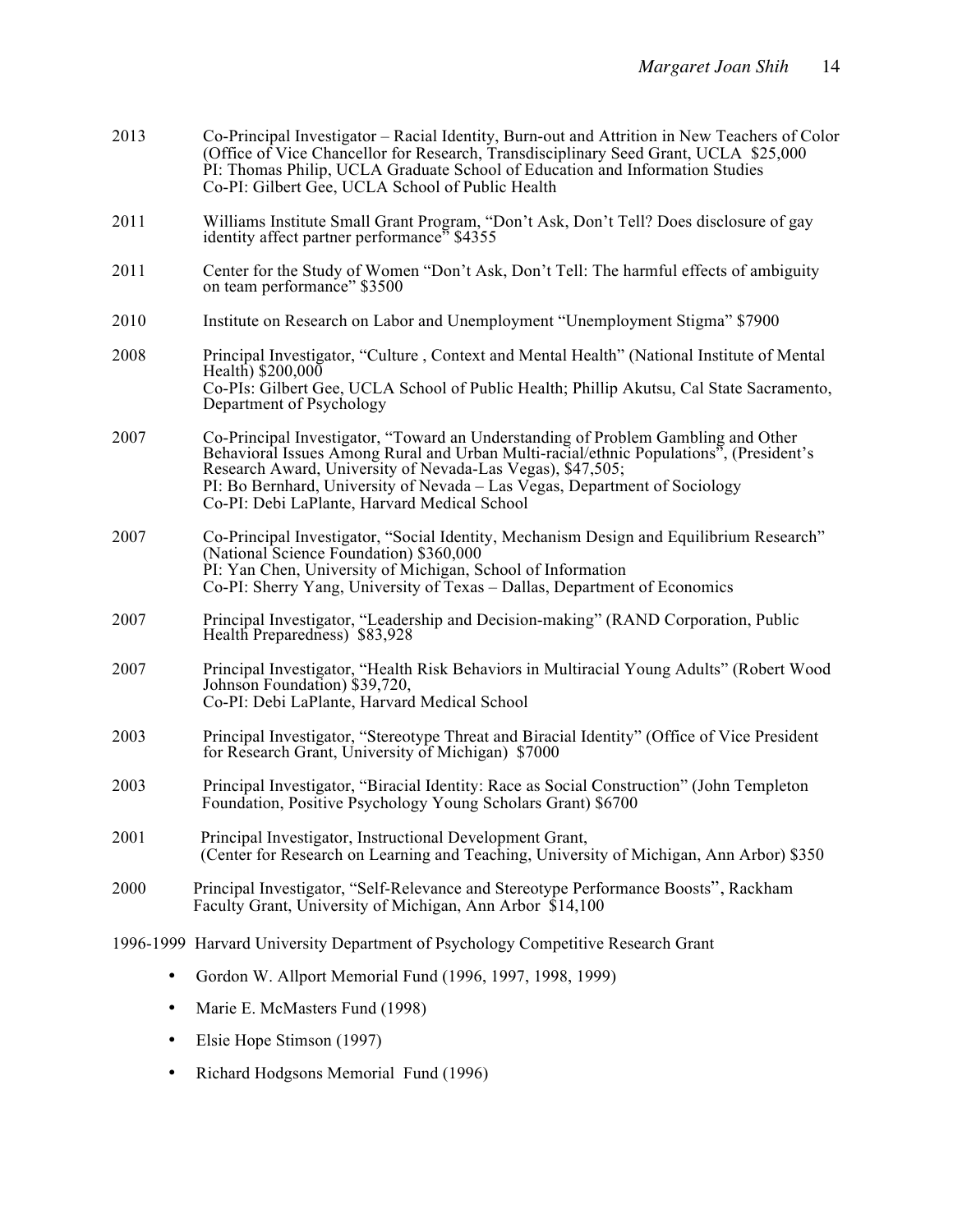# **HONORS**

| 2011 | <b>Fulbright Award</b>                                                                                             |
|------|--------------------------------------------------------------------------------------------------------------------|
| 2006 | LSA Class of 1934 Memorial Teaching Award                                                                          |
| 2006 | <b>LSA Award for Educational Excellence</b>                                                                        |
| 2005 | Outstanding Scholar Honor, National Science Council, Taiwan                                                        |
| 2003 | Martin E.P. Seligman Award for Outstanding Dissertation Research in Positive Psychology                            |
|      | 1998-1999 Certificate of Distinction in Teaching<br>Derek Bok Center for Teaching and Learning, Harvard University |

# **FELLOWSHIPS**

1999 Harvard University Graduate School of Arts and Sciences Dissertation Completion Fellowship (*declined)*

1999 Harvard University Graduate School of Arts and Sciences Elliot Dissertation Fellowship

1998 Harvard University Graduate School of Arts and Sciences Summer Fellowship

1997-1999 Social Sciences and Humanities Research Council of Canada Doctoral Fellowship

1996 Dr. Tsung Yi Lin Graduate Scholarship

## **PROFESSIONAL MEMBERSHIPS**

Academy of Management

American Psychological Society

American Psychological Association

Society of Personality and Social Psychology

Society for the Psychological Study of Social Issues

## **SERVICE TO THE DISCIPLINE**

Executive Committee, *Society for Psychological Study of Social Issues Chair, Communications Committee* Consulting Editor, *Cultural Diversity and Ethnic Minority Psychology* Editorial Board, *Asian American Journal of Psychology* Editorial Board, *California Management Review* Organizer: 2010 Asian American Mental Health Conference: Risk and Prevention Organizer: 2011 Asian American Mental Health Conference: Intervention and Treatment Task Force Member: *APA Presidential Task Force on Reducing Discrimination and Prejudice*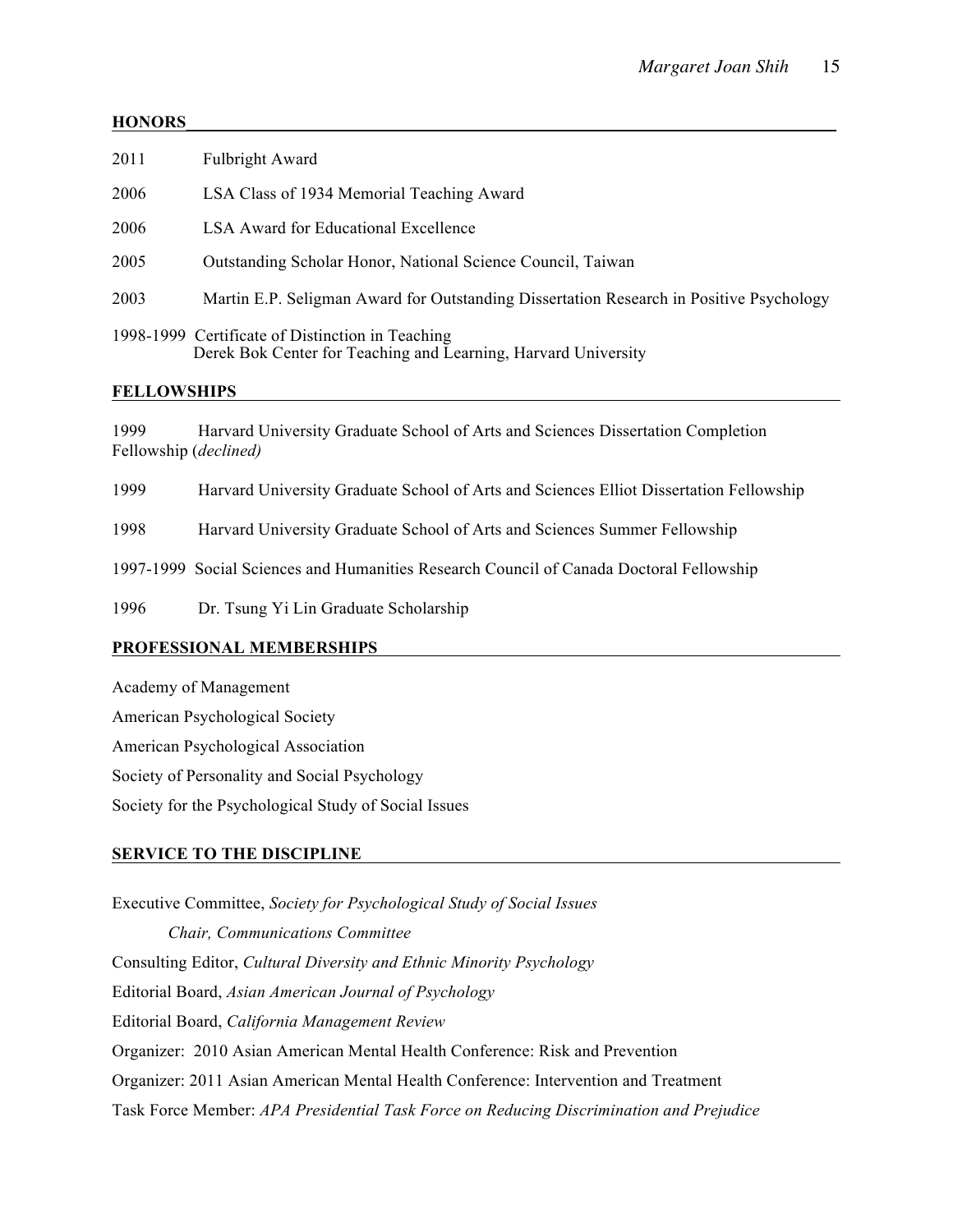Associate Editor, *Social Psychology* Special Issue Editor, *Asian American Journal of Psychology: Special Issue 2012* Special Issue Editor, *AAPI NEXUS: Special Issue 2011* Special Issue Editor, *Journal of Social Issues: Special Issue: The Landscape of Multiracial Experiences 2007* Editorial Board, *Journal of Women and International Leadership* Consulting Editor *Journal of Personality and Social Psychology,* 2005-2013 Consulting Editor *Personality and Social Psychology Bulletin,* 2005- 2008 Secretary/Treasurer *International Society for Self and Identity* 2006-2010 Ad-hoc Reviewer *Applied Psychology: An International Review* Ad-hoc Reviewer *Journal of Applied Social Psychology* Ad-hocReviewer *Journal of Counseling Psychology* Ad-hoc Reviewer *Journal of Applied Developmental Psychology* Ad-hoc Reviewer *Psychological Science* Ad-hoc Reviewer *Journal of Personality and Social Psychology* Ad-hoc Reviewer *Personality and Social Psychology Bulletin* Ad-hoc Reviewer *Journal of Experimental Social Psychology* Ad-hoc Reviewer *National Science Foundation* Ad-hoc Reviewer *Basic and Applied Social Psychology* Ad-hocReviewer *European Journal of Social Psychology* Ad-hoc Reviewer *Harvard Business School Press* Ad-hoc Reviewer *Canadian Social Science and Humanities Research Council Grant* Ad-hoc Reviewer *Journal of Adolescent Research* Ad-hoc Reviewer *Culture Diversity and Ethnic Minority Psychology*  Ad-hoc Reviewer *Journal of Behavioral Medicine* Ad-hoc Reviewer *American Educational Research Journal: Teaching, Learning and Human Development*  Ad-hoc Reviewer *European Journal of Social Psychology* Ad-hoc Reviewer *Group Processes and Intergroup Relations* Ad-hoc Reviewer *Journal of Research in Adolescence* Ad-hoc Reviewer *Sex Roles* Ad-hoc Reviewer *British Journal of Social Psychology* Ad-hoc Reviewer *Developmental Psychology* Ad-hoc Reviewer *Psychological Bulletin*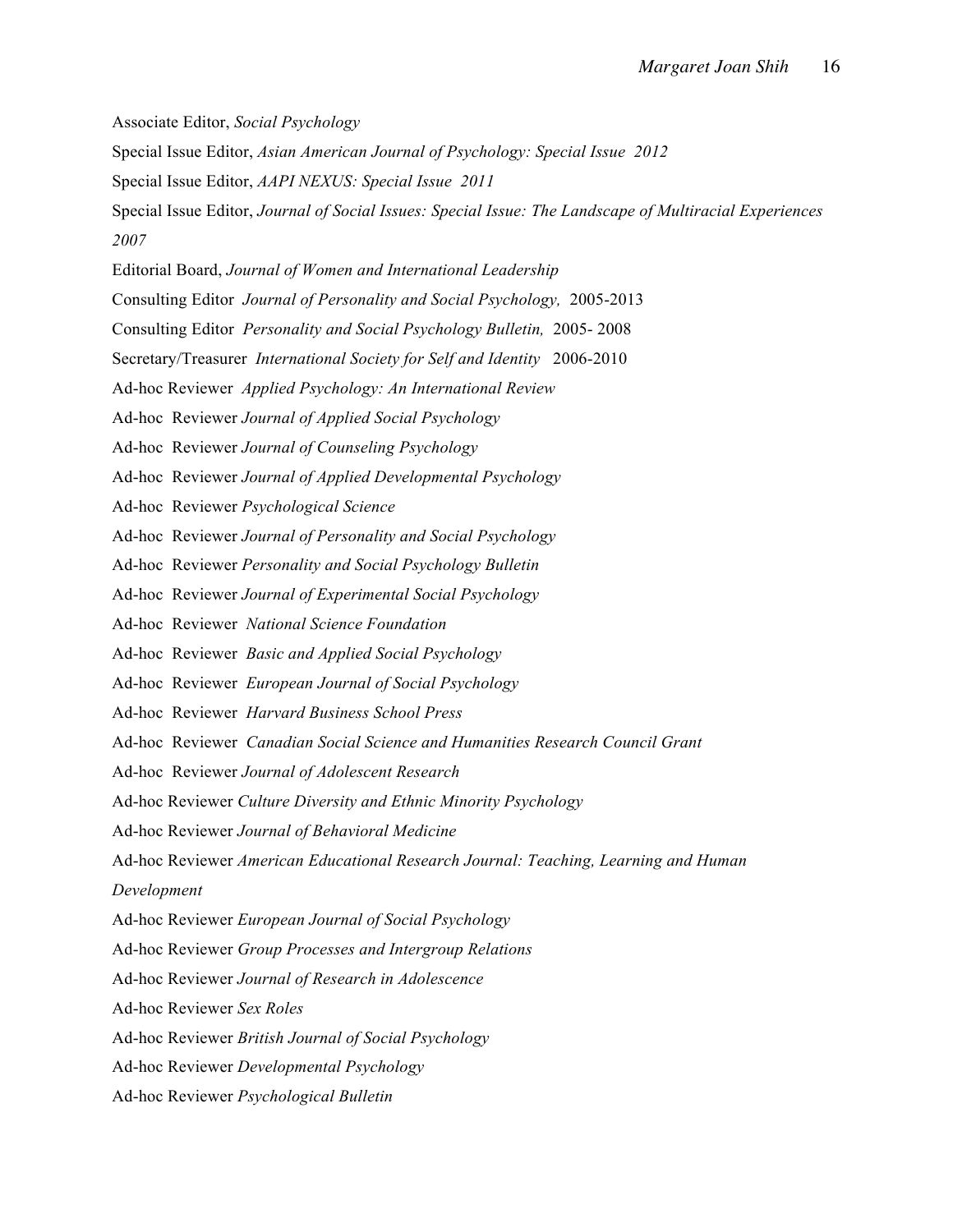Ad-hoc Reviewer *Social Psychological and Personality Science* Ad-hoc Reviewer *Social Justice Research* Ad-hoc Reviewer *Social Cognition* Ad-hoc Reviewer *Personality and Social Psychology Review* Panel Member*, 2004 NSF - HSD Program Competition* Panel Member, 2008 NIH Grants Review Panel (SPIP) Panel Member, 2009 NIH Grants Review Panel (Special Panel)

# **SERVICE TO THE DEPARTMENT**

# *UCLA*

| FEC curriculum sub-committee                                                                           |      | 2016             |
|--------------------------------------------------------------------------------------------------------|------|------------------|
| Communications curriculum review committee                                                             | 2016 |                  |
| Dean Review Committee                                                                                  |      | 2016             |
| Graduate Research Mentor Fellowship Committee                                                          |      | 2016             |
| John Wooden Global Leadership Award Selection Committee                                                |      | 2014-present     |
| <b>UCLA</b> Fulbright selection committee                                                              |      | 2014             |
| <b>MBA Admissions Committee</b>                                                                        |      | 2009-present     |
| Marion Anderson Chair Search Committee                                                                 |      | 2014-present     |
| Gender Climate Task Force Committee, Co-Chair                                                          |      | 2014             |
| <b>Research Committee</b>                                                                              |      | 2013-2016        |
| <b>Adjunct Professor Policy Committee</b>                                                              |      | 2013             |
| Hellman Grant Selection Committee, UCLA                                                                |      | 2010-2011        |
| Area Chairperson, Management and Organizations                                                         |      | $2011$ - present |
| UCLA Anderson Behavioral Lab Development Committee                                                     |      | 2010-2011        |
| Speaker for UCLA Global EMBA Program, Mexico City                                                      |      | 2011             |
| Panelist: Contributions of HROB research, HARRT Retreat, Santa Barbara                                 |      | 2010             |
| <b>MBA Communications Committee</b>                                                                    |      | 2009-2010        |
| <b>MBA Orientation Committee</b>                                                                       |      | 2009             |
| HROB Graduate Program Liaison                                                                          |      | 2009-2011        |
| Faculty Advisory Committee, Center for Asian American Studies                                          |      | 2009-present     |
| Jean Stone Dissertation Award Selection Committee, Center for Study of Women                           |      | 2009             |
| Leadership Foundations Coordinator                                                                     |      | 2009             |
| Riordan Program: Academic Opportunities Panel Speaker                                                  |      | 2009             |
| Panelist: The Legal and Business Impact of Extending Marriage, Civil Unions, and Domestic Partnerships |      |                  |
| to Same-Sex Couples - sponsored by UCLA Anderson School of Management, UCLA Law School                 |      |                  |
| and the Williams Institute                                                                             |      | 2009             |
| Anderson Ad Hoc Committees                                                                             |      |                  |
| fourth year review for Miguel Unzueta                                                                  | 2009 |                  |
| fourth year review for Noah Goldstein (Chair)                                                          | 2010 |                  |
| tenure review committee for Maia Young                                                                 | 2010 |                  |
| tenure review committee for Miguel Unzueta (Chair)                                                     | 2012 |                  |
| tenure review committee for Noah Goldstein                                                             | 2012 |                  |
| tenure review committee for Jenessa Shapiro                                                            | 2012 |                  |
| Full professor promotion for Daniel Oppenheimer                                                        | 2012 |                  |
| Step six review for Sam Culbert                                                                        | 2015 |                  |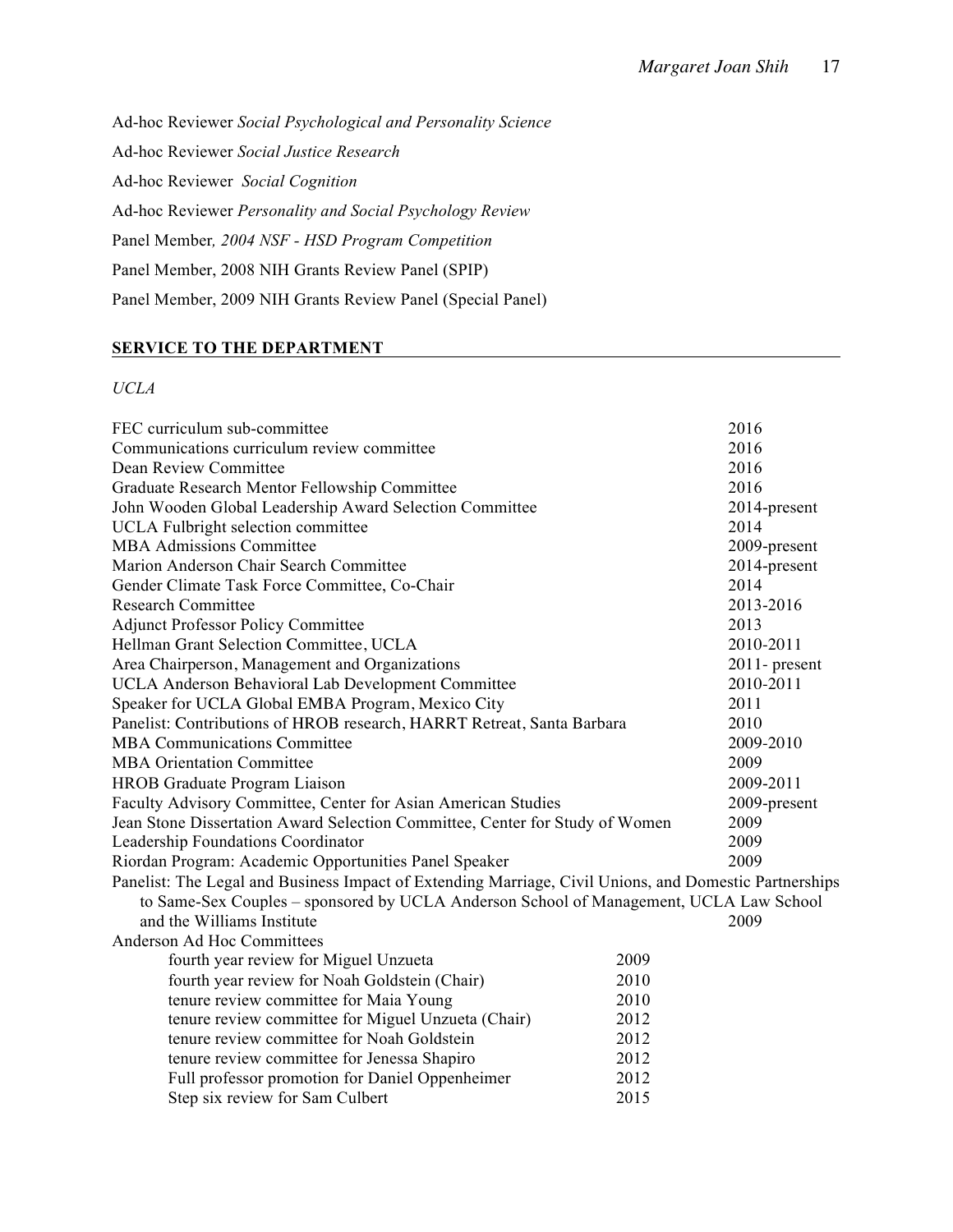| <b>UCLA Cap Ad hoc committees</b><br>UCLA Committee for the Responsible Conduct of Research | 2011, 2012, 2014, 2015<br>2012 |  |
|---------------------------------------------------------------------------------------------|--------------------------------|--|
| University of Michigan                                                                      |                                |  |
| Undergraduate Committee                                                                     | 2005-2006                      |  |
| Personality and Social Contexts Promotion Committee                                         | 2005-2006                      |  |
| Admissions Committee, Organizational Psychology                                             | 2004-2005                      |  |
| <b>Augmented Executive Committee</b>                                                        | 2003-2004                      |  |
| Admissions Committee, Organizational Psychology                                             | 2003-2004                      |  |
| Admissions Committee, Organizational Psychology                                             | 2002-2003                      |  |
| Search Committee, Organizational Psychology                                                 | 2002-2003                      |  |
| Executive Committee, Department of Psychology                                               | 2002-2003                      |  |
| Search Committee, Organizational Psychology                                                 | 2001-2002                      |  |
| Chair, Admissions Committee                                                                 | 2001-2002                      |  |
| Admissions Committee                                                                        | 2000-2001                      |  |
|                                                                                             |                                |  |

# **MEDIA MENTIONS**

Role Play has role in diversity training. *The Globe and Mail*, October 9, 2009

Cultural Worlds intersect. *APA Monitor*, Feb 2006

Rebound from a Layoff. April 7, 2011. *Men's Health.*

Unemployment: UCLA Study Shows Stigma of Joblessness Is Immediate. April 6, 2011. *ABC News.*

Your Money: Donna Guzik on unemployment bias. April 6, 2011. *CBC News Radio.*

Study shows prejudices against the unemployed. April 6, 2011. *UCLA Newsweek.*

UCLA Study Shows Even the Newly Unemployed Face Employment Discrimination. April 6, 2011. *CityTownInfo.*

Students should grab job opportunities as soon as possible to avoid unemployment discrimination in work force. April 4, 2011. *UCLA Daily Bruin.*

UCLA Study: In Vicious Cycle, Job Interviewers Are Biased Against Unemployed. April 4, 2011. *LA Weekly Blogs.*

Jobless face discrimination when seeking placements. April 4, 2011. *Indo-Asian News Service.*

Unemployed Americans complain of discrimination when looking for work. April 2, 2011. *Asian News International.*

Economy gaining momentum with job growth: But some long-term unemployed say it is harder than ever to get work. April 1, 2011. *CBS Evening News.*

Unemployment hits 2-year low. April 1, 2011. *CBS Evening News with Katie Couric*